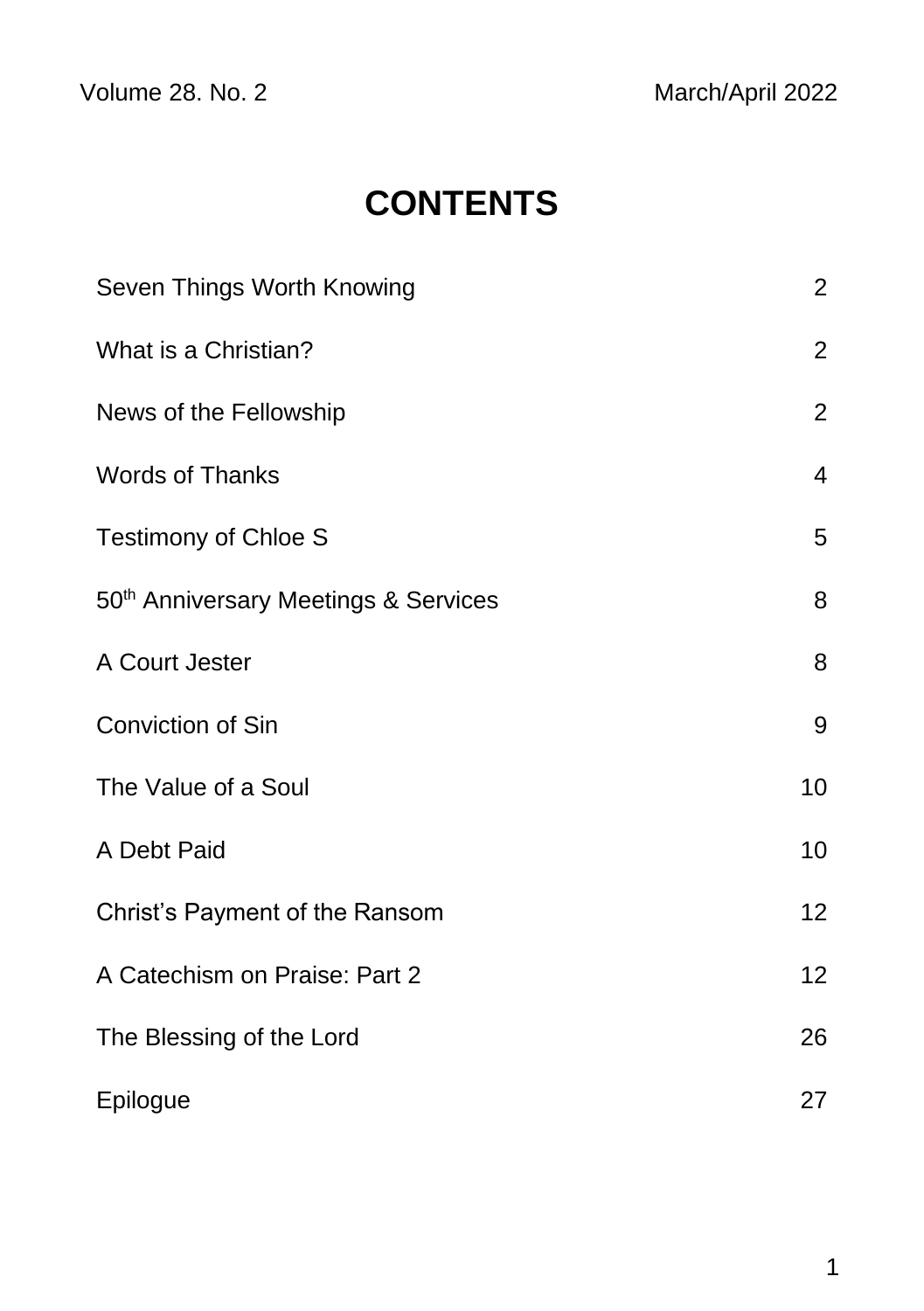## **SEVEN THINGS WORTH KNOWING**

- 1. We *know* that the Son of God is come, and hath given us an understanding that we may know Him that is true. (1 John 5:20)
- 2. We *know* that He was manifested to take away our sins. (1 John 3:5)
- 3. We *know* that we have passed from death unto life, because we love the brethren. (1 John 3:14)
- 4. We have *known* and believed the love that God hath to us. (1 John 4:16)
- 5. We *know* that He abideth in us, by the Spirit which He hath given us. (1 John 3:24)
- 6. We *know* that all things work together for good to them that love God, to them who are the called according to His purpose. (Romans 8:28)
- 7. We *know* that if our earthly house of this tabernacle were dissolved, we have a building of God, an house not made with hands, eternal in the heavens. (2 Corinthians 5:1)

### **WHAT IS A CHRISTIAN?**

In faith, he is a believer in Christ. (John 1:11,12; 3:14-18) In relationship, he is a child. (John 3:3-7; Galatians 3:26) In character, he is a saint. (Romans 1:7; 1 Corinthians 1:2) In communion, he is a friend. (John 15:15; James 2:23) In conflict, he is a soldier. (2 Timothy 2:3; 4:7,8) In journeying, he is a pilgrim. (Hebrews 11:13; 1 Peter 2:11) In expectation, he is an heir (Romans 8:17; James 2:5)

#### **NEWS OF THE FELLOWSHIP**

#### **Liz Storey**

As a church, we continue to benefit greatly from ministry given on Lord's Days and at the mid-week meetings; and we appreciate so much the kindness of brethren who faithfully minister to us on these occasions. In recent weeks, we have been blessed under the preaching of John Saunders (Chichester), Christopher Buss (Melksham), Rowland Burrows (Birmingham), Peter Bruce (Bridport), David Kay (Barnstaple), Dafydd Morris (Camarthan), David Allen (Walsham-le-Willows) and Aaron Lewis (Ibsley).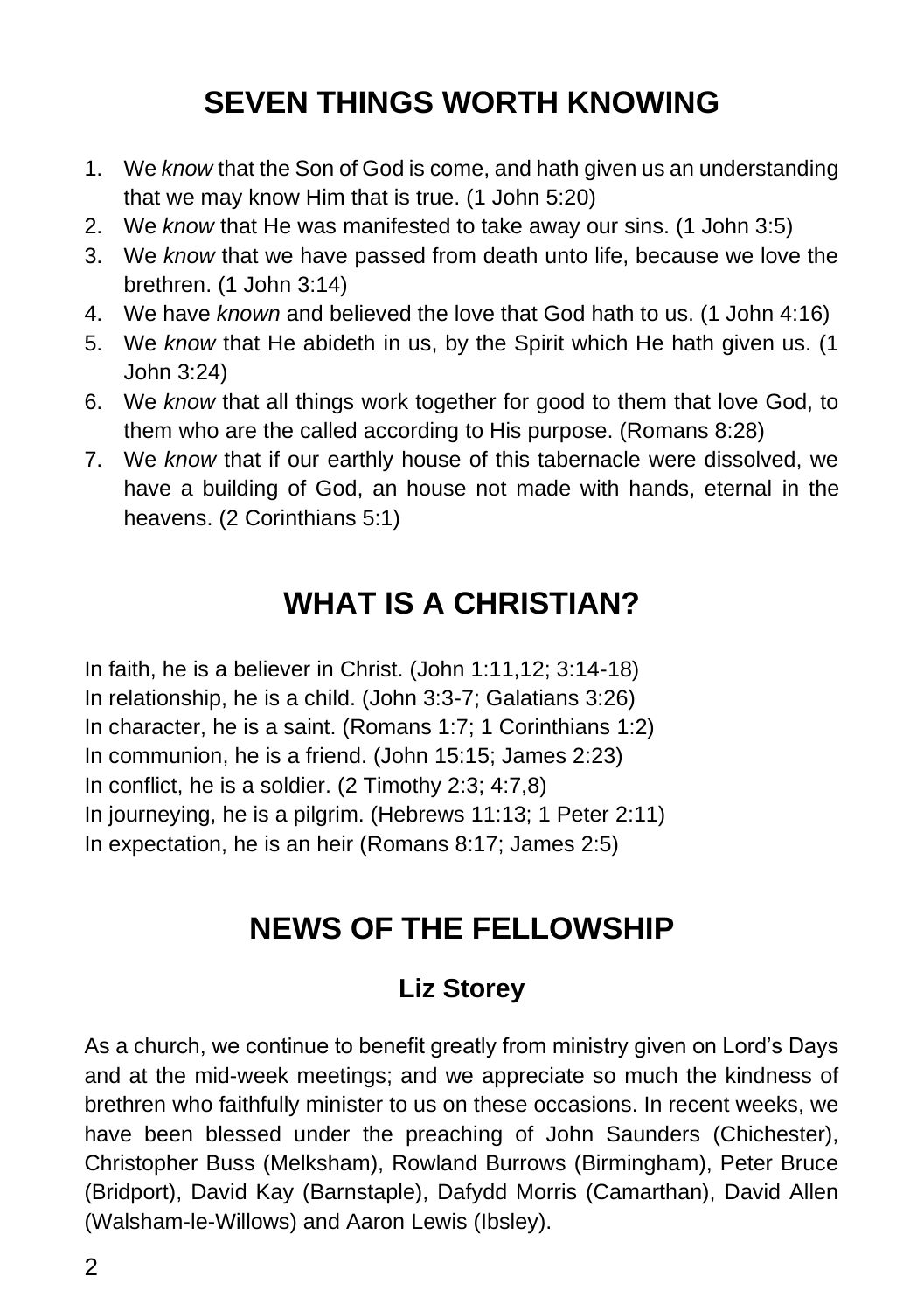On 3 January, the Salisbury Reformed Seminary held a Graduation Service for Daniel Tribe and Peter Bruce, who have recently completed their threeyear course of study. Dr. David Allen preached a memorable sermon on this occasion which proved to be a blessing to all in the congregation. Afterwards there was a time of fellowship over lunch in the church-hall. In the afternoon the Seminary Study Week commenced and a Trustees' meeting was held.

A Men's Prayer Breakfast was held on 15 January, and it proved to be a blessed occasion when a number of brethren met together for prayer and fellowship.

It was with great sadness that the church learned of the death of Morwen Higham, wife of the late Vernon Higham. Her funeral service, at which Pastor Watts preached, was held at Tabernacle, Cardiff, on 19 January. We continue to remember in prayer our dear friends in the Higham family, trusting they will know in their hearts both the comfort and the hope of the Gospel.

Others have also known sadness in recent times. The funeral service for Stanley, Heather T's brother, took place on 23 December; and on the same day, there was a funeral service for Chloe S' grandmother. On 11 January, there was the burial service for George Osmond; while, on 7 February, there was Rose Babey's funeral; and, on 8 February, there was a funeral service for Mr. Essen, Christine W's father. We lovingly commend to our merciful and gracious God all who mourn at this time.

On Saturday, 29 January, at 3pm., a baptizing service took place in the church for Chloe S. It was a truly blessed occasion, when Chloe testified to God's gracious and saving dealings with her. That testimony is included later in this issue of *The Messenger*. After her baptism, Chloe was received into the membership of our church. We were so very pleased to welcome on this occasion Chloe's father and mother, and other members of her family, along with several of her friends. We rejoice to have Chloe among us and we pray that she will be richly blessed here in future days.

John and Margaret Thackway continue to prepare for their move to Salisbury, after which we hope that John will be inducted here as the future Pastor. God willing, this will be on 18 June, at 3pm. Margaret has now finished her course of chemotherapy and is awaiting surgery. We have them both in our hearts and remember them in our prayers.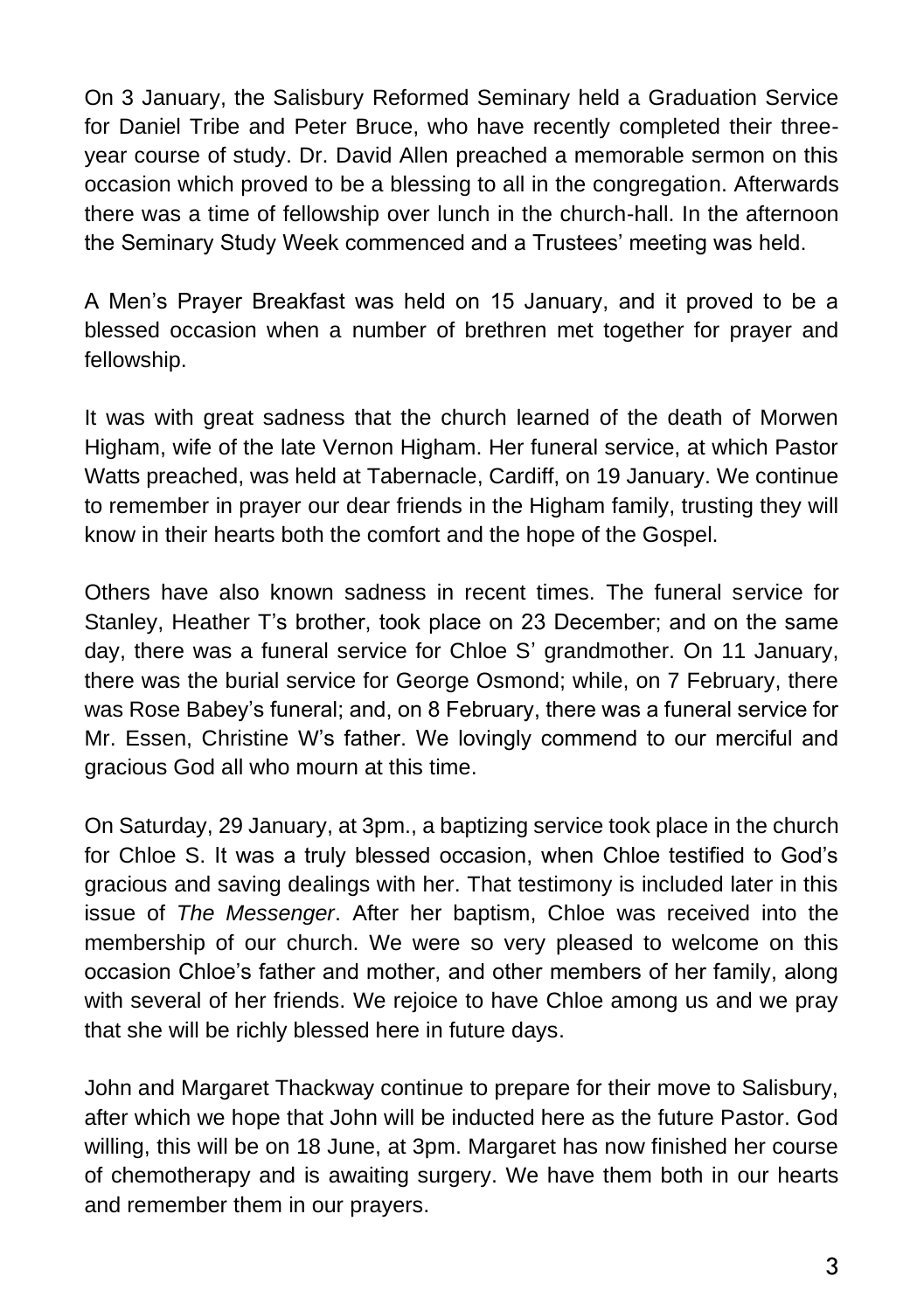### **WORDS OF THANKS**

We would like to thank all those who sent words of comfort and thanksgiving in cards and letters on the passing of Graham's dear father, George Osmond, into glory, on the 19th November 2021 aged 99 years.

We would like also to thank the church for all their prayers for us at a difficult time.

The Lord has been a God of all comfort to us and upheld us by His grace.

We are so thankful George had a saving faith in the Lord Jesus Christ and is now with him in Heaven and reunited with his dear wife Evelyn.

We also appreciated the presence of Pastor Watts and many church members who were at George's burial on the 11th January. We were glad his testimony was read out and the Lord Jesus Christ was exalted on that occasion

Proverbs 3, verse 6: "In all thy ways acknowledge him, and he shall direct thy paths". This was one of George's favourite verses.

*Graham & Caty O*

\* \* \* \* \*

I would like to thank all those of you who prayed for my brother during his illness and sent messages and cards after his death.

It was a great comfort to know that so many of you were praying for us at that time.

If I may, I would ask that you continue to pray for my mother and my nephew, Kenny, in particular.

> Thank you *Heather T*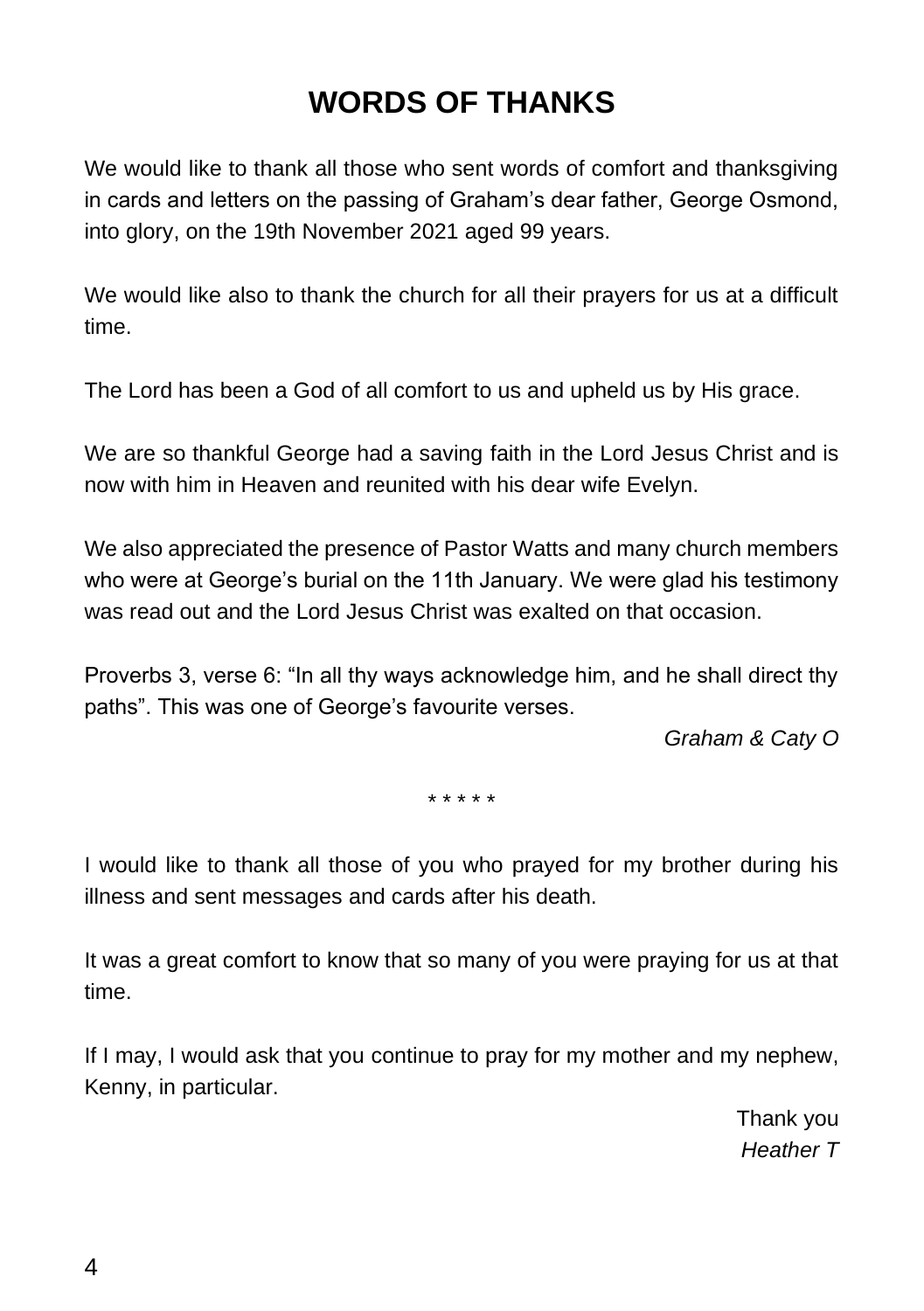# **TESTIMONY OF CHLOE S, BAPTIZED ON 29 JANUARY**

I am so grateful and blessed to have been brought up in a Christian family and taken to God's house right from a baby, first a strict Baptist chapel in South Morton near Reading, then from age 5 onwards Old Baptist Chapel in Chippenham. I believe the Lord began working in my heart when I was around 6 or 7 years old. My late grandparents on my mother's side were both believers, and they often spoke with me about the Lord Jesus, and His love, as well as lovingly challenging me about whether I belonged to Him. I also learned in Sunday School about the Bible, and the way of salvation, as well as my parents teaching me to pray and read the Bible. I felt drawn to the Lord Jesus, and I remember longing to belong to Him and His people. I realised the Christians I saw in church had something I didn't have - a relationship with God, and I wanted a personal relationship with Him too. I remember asking my mum one night when she was putting me to bed, "How do I become one of Jesus' children?" She told me to pray, and ask Jesus to show me and teach me. Throughout my childhood, I would pray on and off, sometime exercised about salvation and sometimes not. I would try to act like a Christian when I went to church, and also around others, however it was mostly just me trying to look good. There was a hymn that used to really challenge me though, and would drive me to my knees in prayer; one of the verses ended, "And could I bear that piercing thought, what if my name should be left out, when Thou for them shalt call?" I would pray that when God called His people to heaven, I wouldn't be left out.

When I was in the sixth-form, and thinking about my future, I was guided I believe by the Lord to want to know His will for my life. I wanted to go where He would have me be, and do what He would have me do, I think because I had been taught that God always blesses those who honour Him and do His will. I prayed a lot, "Guide me, O Thou great Jehovah." I was led to apply to university to study biomedicine, at the University of East Anglia in Norwich.

I moved out of my parents' home age 18, and I began attending Zoar Strict Baptist Chapel Norwich on the Lord's Days, under the ministry of the late pastor, Mr Philip Pont. I returned home for holidays, and it was one Lord's Day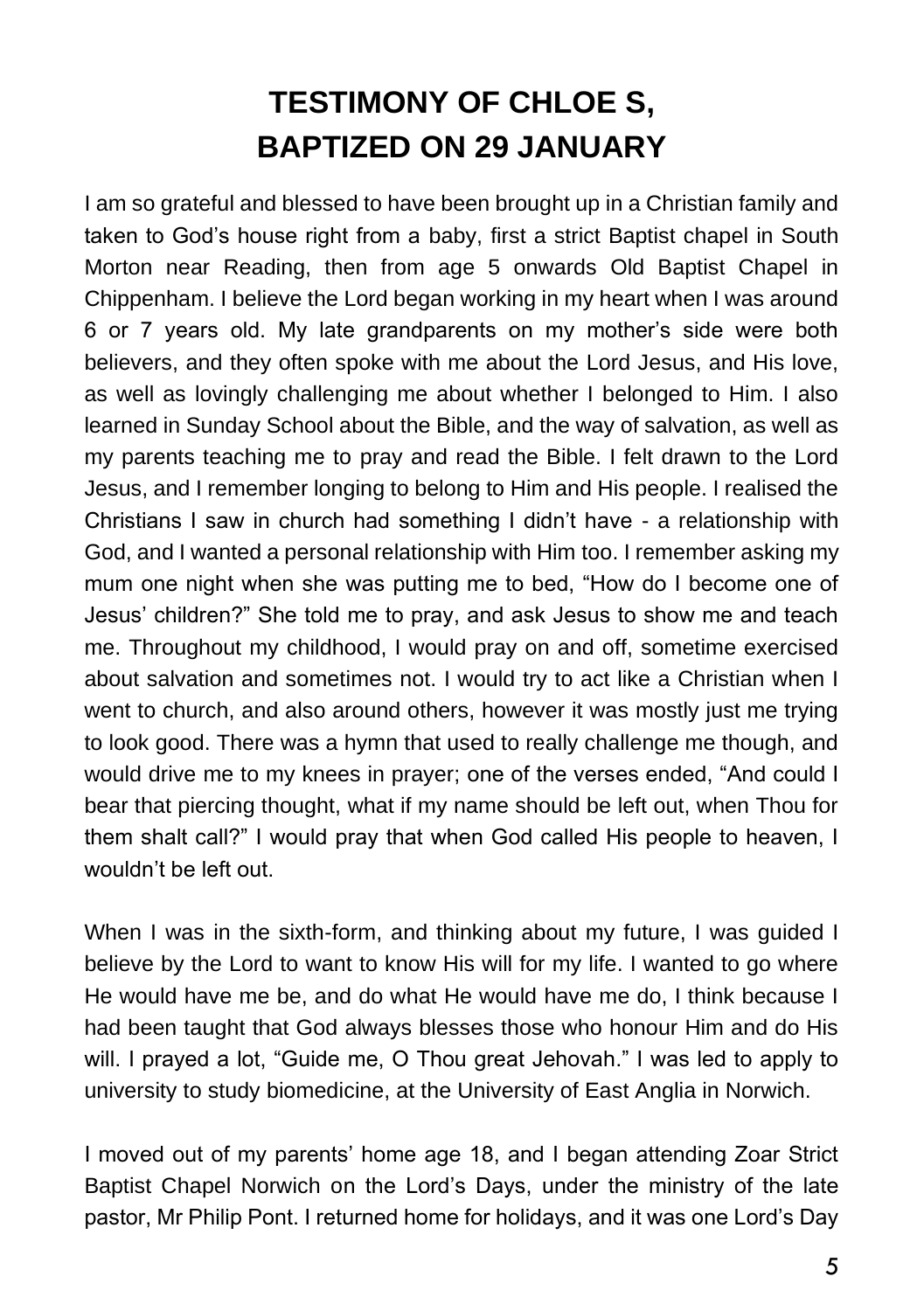when I was attending Old Baptist Chapel Chippenham that God's arrow of conviction entered my heart. Pastor Gerald Buss was preaching from Luke 13, about the parable of the barren fig tree. He warned that this might be relevant to one of us, that if we didn't bear spiritual fruit in the next year, God would cut us off like He said He would the fig tree. I felt deeply challenged by this, and felt keenly my lack of a true spiritual life and relationship with God. I began praying earnestly that God would have mercy on me. The more I prayed, the more I seemed to see my sin and how black and awful I was by nature. I knew that if God were to allow my life to end at that point, I would go to hell, and this terrified me. I would often pray into the early hours of the morning, pleading Psalm 51, "Create in me a clean heart, O God." My parents had given me a book about Ann Judson, wife of a missionary to Burma. It included things about her conversion, and the advice of a Christian lady when she was convicted of her sin by the Holy Spirit. She advised Ann not to push down or try to quieten this conviction, but instead to pray even more fervently for salvation, that God would not take the Holy Spirit from her. I felt this to be sound advice, and I too, as I returned to university, prayed that God would have mercy upon me.

The first Lord's Day of the new term at university, Mr Pont was preaching, and he stopped in his sermon, and said, "Maybe the Lord has brought someone here to Norwich in order to bless them." I was encouraged by this, and that night, and into the early hours of the Monday morning, I wrestled with the Lord in prayer that He would graciously bless me. At around 2am, as I was praying, it was as if I saw a Man in my mind's eye standing in white, shining clothes, holding out His hands to me, and He looked at me so lovingly and said, "Behold, my hands and my feet." Suddenly, I understood the meaning of the cross at Calvary. I understood why the Lord Jesus died on that cross, and what those nail-prints really meant. I understood that His suffering and death had paid the price of my sin, and I replied that I put all my trust in Him and His righteousness and sacrifice and life, and that I trusted Him as my Saviour. An incredible peace and joy filled my heart, and I fell asleep finally knowing I had what I had desired and longed for – I belonged to God! I later discovered those words spoken to me are found in Luke 24:39, and this confirmed to me that it was the Lord who had spoken to me. My whole outlook on life changed. I fell in love with reading the Bible, and everything I now did was to honour my Father in heaven. When, a few weeks later, I was tempted that what I had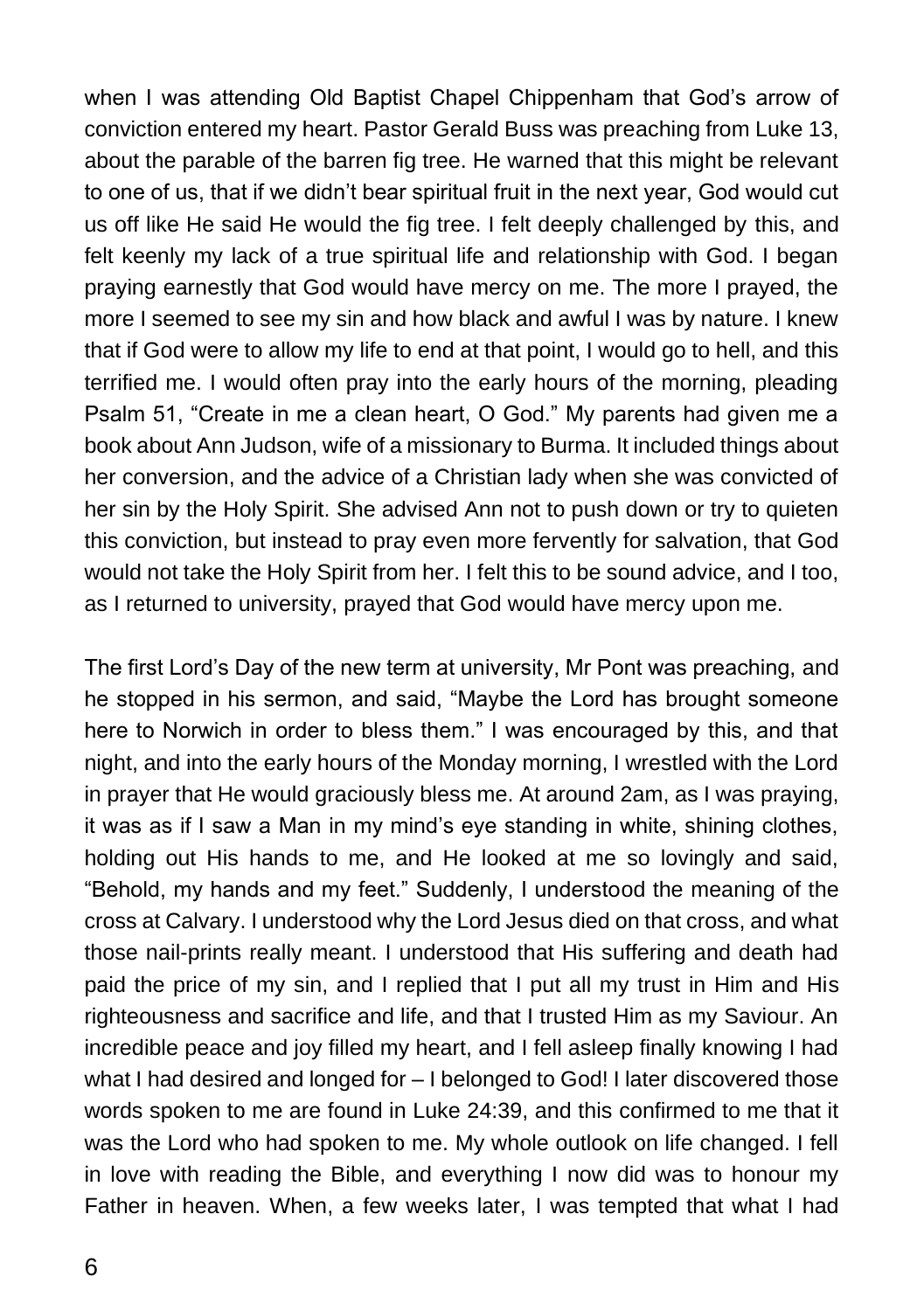experienced was not true, the Lord comforted and confirmed me with a verse my dad shared with me, John 6:37, "All that the Father giveth me shall come to me, and him that cometh to me I will in no wise cast out." I had come to Jesus, and therefore He wouldn't cast me out and I was His child.

Since trusting in the Lord as my Saviour, I've experienced many deep trials and difficulties, especially in terms of my mental health. I ended up being hospitalised for this not long into my second year of university, and quite a few times since. I had to drop out of university, and go back to living with my parents. I lost my independence, shared house, part-time job, driver's license, most of my university friends, and ability to even leave the house, and all in the space of a few months. But what I never lost was my Heavenly Father. Sometimes I haven't felt His nearness, but His promises have stood true. I pleaded with the Lord to heal my mind, and take away my mental illnesses. However, the Lord spoke 2 Corinthians 12:9 into my heart – "My grace is sufficient for thee, for my strength is made perfect in weakness." I realised I may have mental health problems all my life, but God would make His strength perfect through that weakness. The day before my first hospitalisation, a minister, Graham Hadley, spoke from Isaiah 41:13 – "For I the LORD thy God will hold thy right hand, saying unto thee, Fear not, I will help thee." I have proved this to be true. During one of my stays just across the road from here in Fountain Way, Psalm 27 was made a particular blessing to me, and I could feel the presence of God in my hospital room, as I trusted in those words despite all I was experiencing, "The Lord is my light and my salvation, whom shall I fear?".

The Lord graciously led me to live here in Salisbury, and through my previous pastor's friendship with Pastor Watts, brought me to worship here at Emmanuel Church last June. From the first service I attended, I felt the Lord's presence and blessing in worship. I am so grateful for the warm welcome and Christian love I have received from so many here in the Church. Above all though, I cannot praise and glorify God enough for His saving mercies and the Lord's sacrifice of Himself for such a poor unworthy sinner. "The Lord hath done great things for us, whereof we are glad." It is because of this, that I desire to follow the Lord in His commandment to be baptised.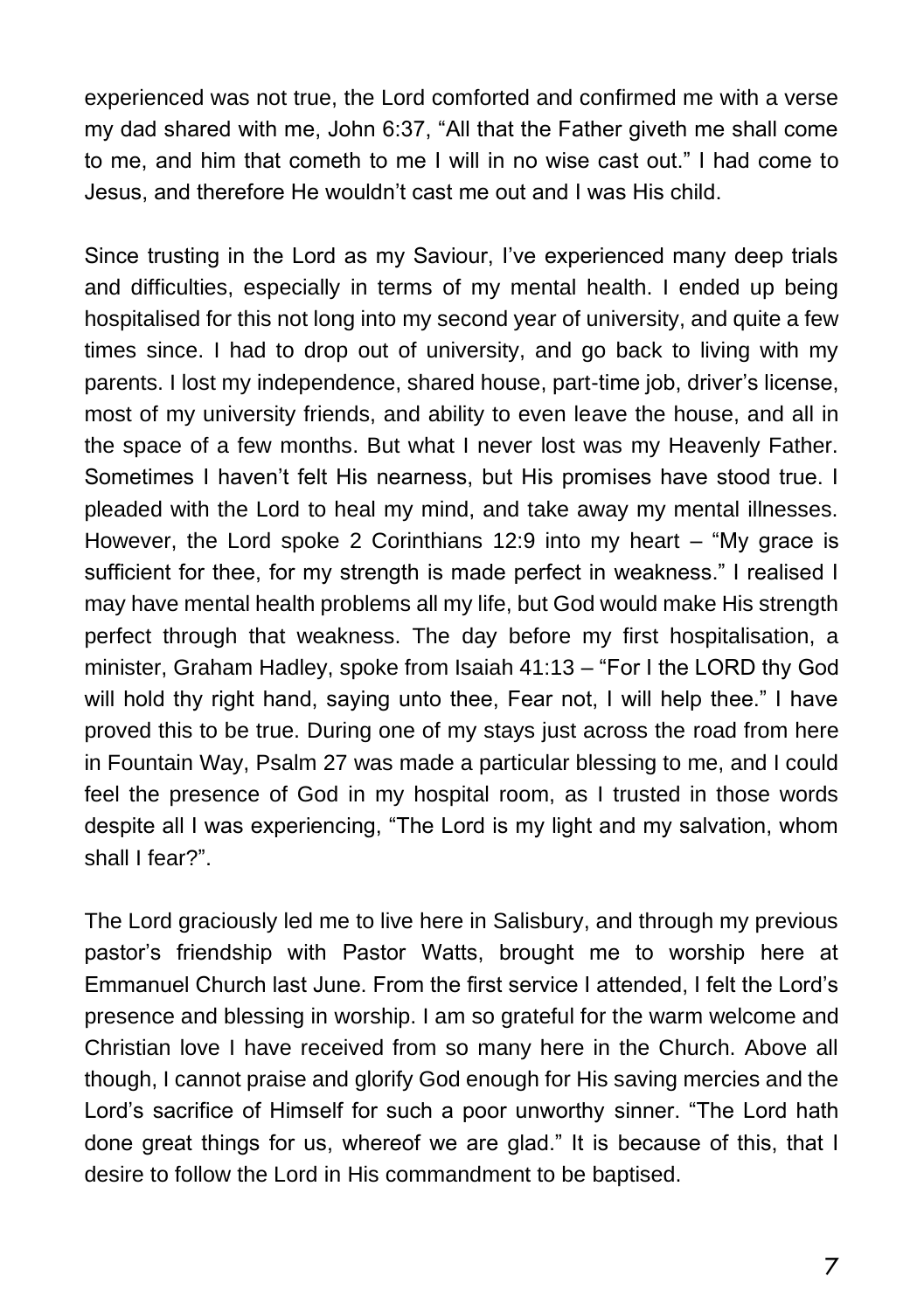# **50TH ANNIVERSARY MEETINGS AND SERVICES**

A special **50th anniversary meeting** is planned on **Saturday afternoon the 26th March at 2pm**. to give thanks to God for the faithful service of our Pastor the Rev. Malcolm Watts who ministered to us at Emmanuel Church from February 1971 to his retirement in February 2021. **The Village Hall at Dinton**, just a few miles from Salisbury, has been chosen for **the venue** as it can accommodate a greater number of guests than we can in our own church building.

We look forward very much to this happy occasion. God willing, the **Rev. John Thackway (Holywell) will lead the time of thanksgiving**, when personal tributes and testimonies will be given, to the glory of our gracious and faithful God. This will be followed by a service of public worship at which the **Rev Maurice Roberts (Inverness) will preach from God's Word**. The afternoon will conclude with a buffet tea and an informal time of fellowship.

The theme of praise to God, and our thankfulness as a church, will continue at **the services on the Lord's Day, 27th March, at 11am. and 6.30pm. when our guest preachers will be the Rev. William Macleod (Glasgow) and the Rev Dewi Higham (Cardiff).**

It is hoped that all the meetings will be livestreamed via the church website (salisburyemmanuel.org.uk)

#### **A COURT JESTER**

In a former time, a certain lord kept a fool, or jester, as great men often did, for the purpose of entertainment or amusement. This lord gave a staff to this jester, and charged him to keep it until he met with a greater fool than himself, and if he did ever meet with such a one, he was told to hand over the staff to him.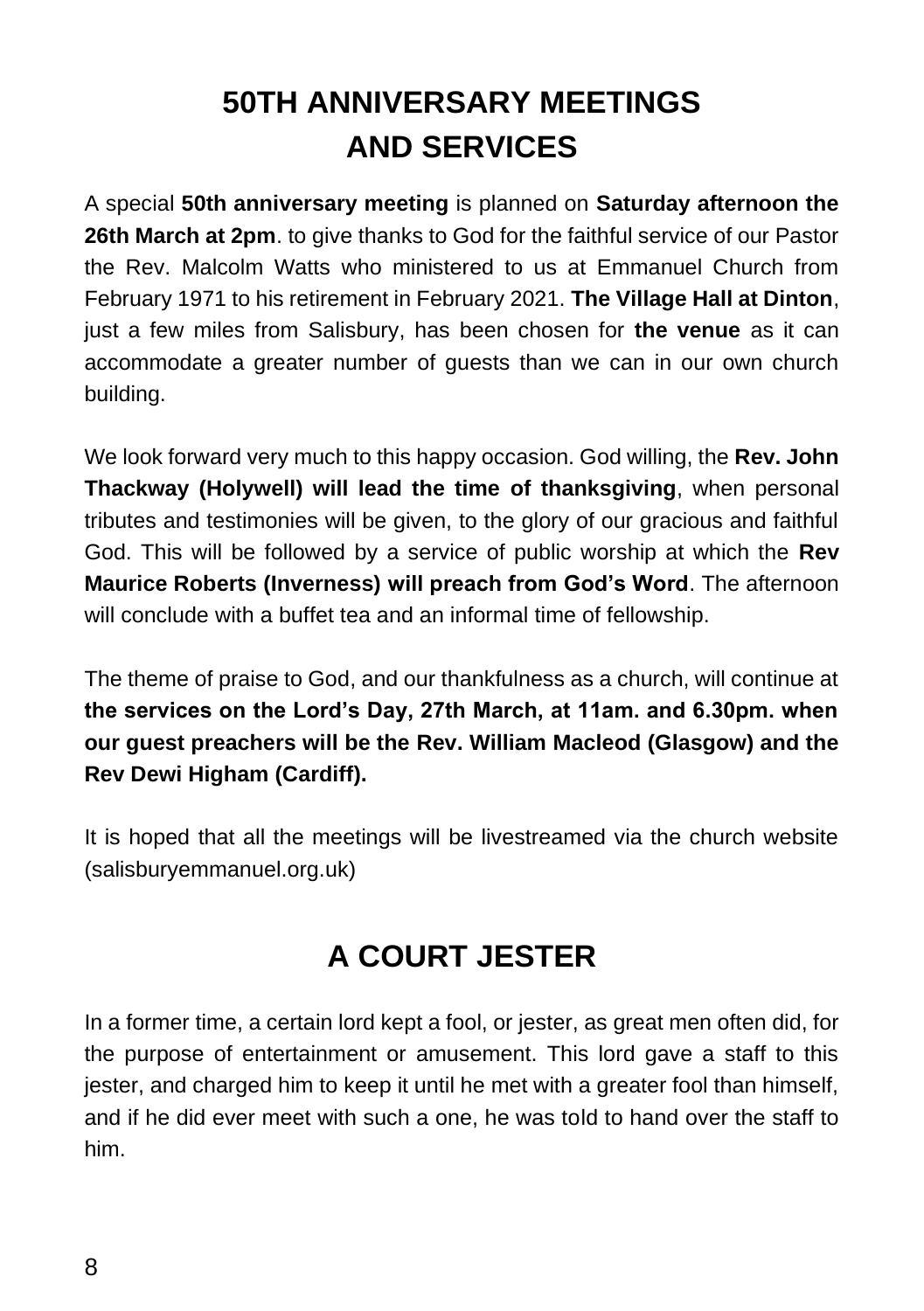Not many years after this, the lord fell seriously sick. His jester came to see him, and was told of his master's illness. "And whither will you go", asked the jester. "On a long journey", said the lord. "And when will you come back? Within a month?" "No", said his master. "Within a year then?" "No." "What then – never?" "Never!"

"And what preparation or provision have you made for where you are going?" "None at all." "Are you going away for ever", said the jester, "and have you made no provision before your departure?"

The jester's facial expression changed. "Here", he said, "take my staff, for I am not guilty of such folly as that."

#### **CONVICTION OF SIN**

George Whitefield was preaching in Exeter. A man was present who had loaded his pocket with stones, in order to throw them at Mr. Whitefield. He listened to his prayer before the sermon; and then, when Whitefield announced his text, the man put his hand into his pocket to take out a stone, and he stood there before the preacher waiting for his opportunity to throw it with all his might.

God, however, in great mercy, sent a word to his heart, and it caused him to drop the stone from his hand.

After the sermon, he went to Mr. Whitefield and told him, "Sir, I came to hear you this day with a view to breaking your head, but the Spirit of God, through your ministry, has broken my heart."

The man proved to be truly converted, and lived to be a true witness to God and His amazing grace.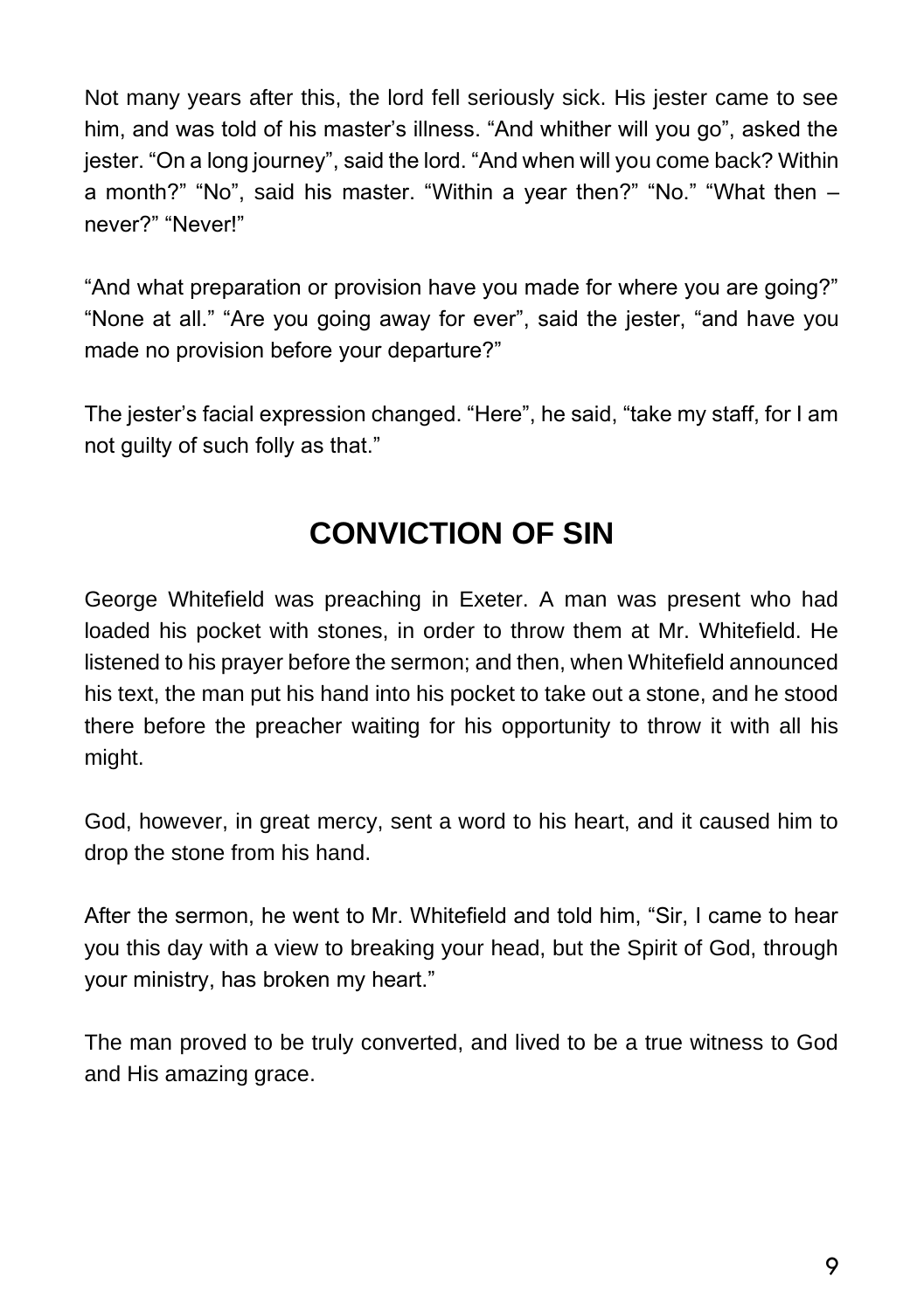## **THE VALUE OF A SOUL**

In a sermon, George Burder recalls how one evening a young boy was sent upon an errand and he was overtaken by a dreadful storm. The snow fell so thick, and drifted in such a manner, that he missed his way; and, wandering up and down for several hours, he was eventually exhausted and near to death.

About midnight, a gentleman in the neighbourhood thought he heard a strange sound, but he could not imagine what it was, until, opening his window, he recognized a human voice, at a great distance, crying in a pitiful tone, and saying, "Lost! lost! lost!"

Concern induced the man to search for the person whose voice he had heard; and, after hours of searching, the boy was found and saved. It was such a mercy that, perceiving his danger, the boy had cried for help and it was great mercy too that his cry was heard.

It will be happy for us if, feeling our danger of perishing in hell, we cry out to the Lord for help and deliverance. He came to seek and to save the lost, and He is able to save to the very uttermost.

If, oblivious of our desperate state, we fail to call to Him, our souls will be lost, lost without remedy, and lost for ever.

#### **A DEBT PAID**

Nicholas II was one of the most benevolent Tsars of Russia. On one occasion he found himself in charge of troops stationed in a lonely Cossack fortress.

It was a cold and blustering night, the wind howling around the fortress; and in one of its rooms, there was a man known as Count Ivanovitch. His father had held high military rank and was highly regarded, but Ivan, the son had fallen upon bad times.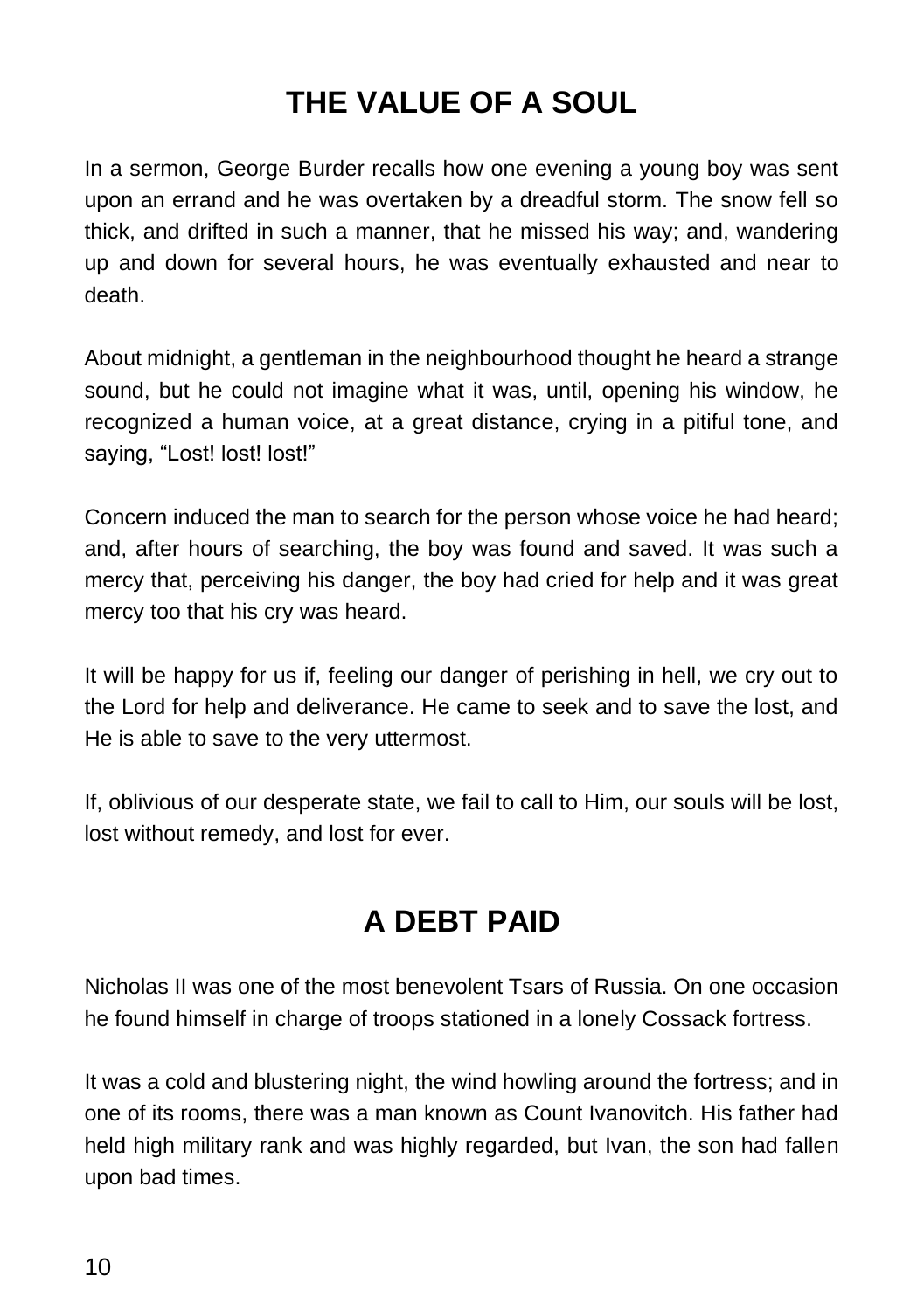For months he had been living far beyond his means, and he was now head over ears in debt. In his desperation, he had very wrongly and foolishly helped himself to the regimental funds. He had always intended to pay it back, but he never was able to do so; and the very next day the military auditors were coming to check the accounts. He knew that when they did this, he would be exposed and disgraced. Courtmartialled, he would almost certainly be dismissed and then probably imprisoned.

Gazing moodily into the fire that night, he concluded there was only one way out. He arose and found his pistol, and making some rough calculations on a sheet of paper, he sat down, with the accounts and ledgers before him, knowing that he had only five or six hours left. He stared into the fire, and thought he saw in the burnt-out coals a picture of his own wasted life. Then tiredness overcame him and he fell asleep still clutching the pistol.

At midnight, Nicholas, the one in charge of the troops, came to see if all was in order. He noticed a light was on, and opening the door, he found the opened books and ledgers, along with a sheet of paper with these words written – "What I owe"; and there followed a list of figures, with these further words scrawled across the page – "So great a debt, who can pay it?" Then he saw the sleeping man, marking the misery and despair upon his face, and the pistol in his hand. He took up a pen and added a few words at the bottom of the page: then, taking the poor man's pistol, he quietly left.

When dawn broke, Count Ivanovitch awoke, knowing what he had to do, but where was his pistol? He searched for it, but in vain. It was nowhere to be found; but there was something at which he could only stare in complete amazement. On his sheet of paper, with the long list of his debts, something had been added in another hand. After the words he had written, "Who can pay so great a debt?" there was now written, "I will, Nicholas, Tsar."

Nicholas, Tsar of Russia, paid all this man's debt; and he was subsequently called to service at the palace. He never forgot the Tsar's visit that day, and lived to testify that it was the turning point in his life, which became honourable, prosperous and happy.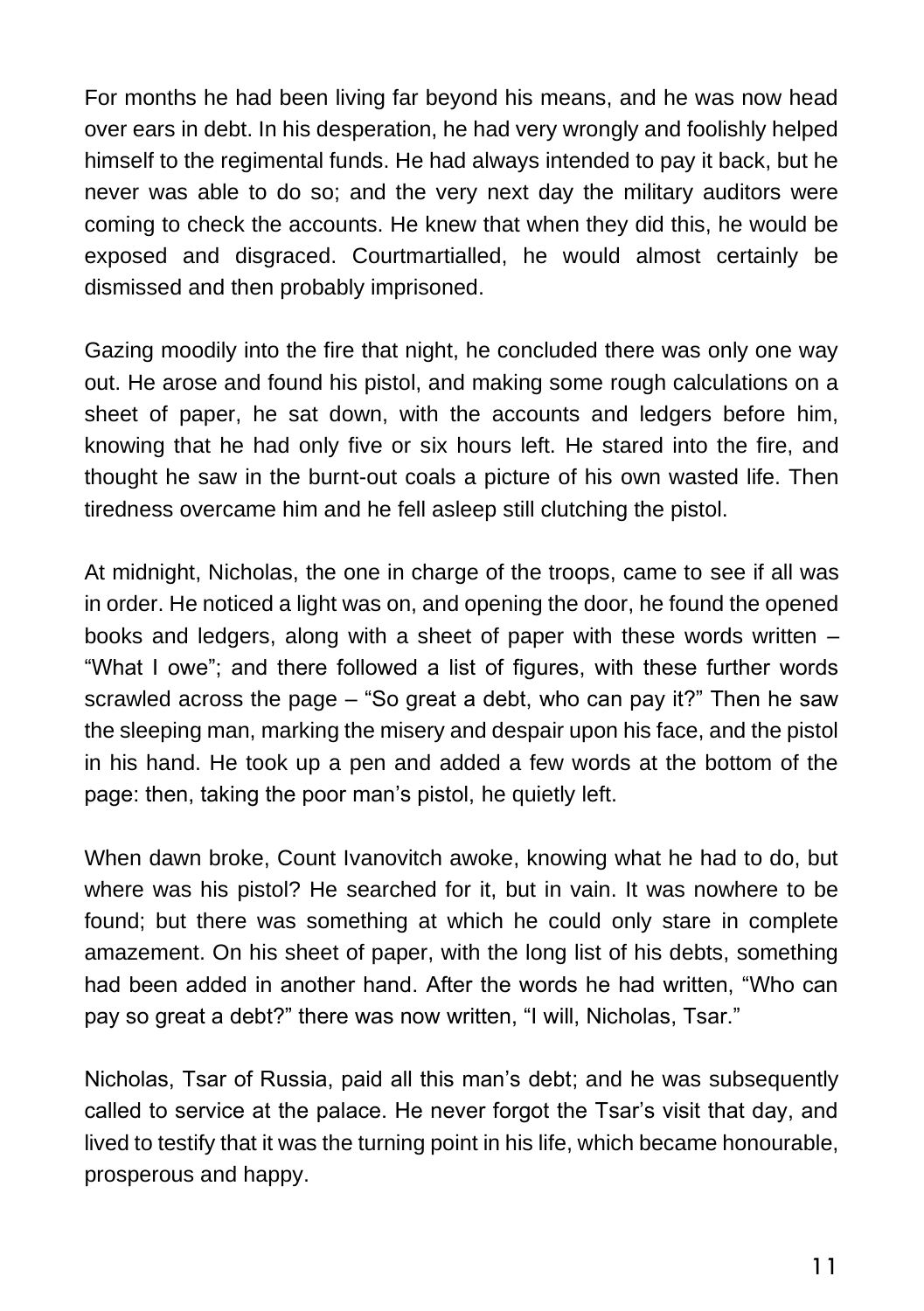More wonderful by far is the fact that the Lord Jesus Christ has paid for the sins of His people, and those sins God will remember no more.

#### **CHRIST'S PAYMENT OF THE RANSOM**

Xenophon, the Greek historian, mentions an Armenian prince, taken captive, together with his queen, by Cyrus, King of Persia. This prince, on being asked if he desired the restoration of his liberty, his kingdom, and his queen, answered, "As for my liberty and my kingdom, I value them not; but if my blood would redeem my wife, I would cheerfully give it."

Cyrus generously restored him everything. The prince asked his queen what she thought of Cyrus's person. She replied, "I really did not observe him, my mind was so occupied with the man who offered to give his life for my ransom, that I could think of no other."

The Lord Jesus Christ has actually done what this prince offered to do and He has abundantly exceeded that generous action. Believers should feel a similar regard to Him, so as to overlook all others.

#### **A CATECHISM ON PRAISE**

#### **Alexander Blaikie (Boston, May 1, 1849)**

#### **PART 2**

**XXX.** What psalmody has been used by the church since the death of our Saviour?

1. In the primitive churches, at Corinth (1 Cor. 14:26), at Ephesus, at Colosse, and among the twelve tribes (Acts 26:7. James 1:1; 5:13), the Psalms were exclusively used (Acts 16:25; Heb. 2:12; Ps. 22:22).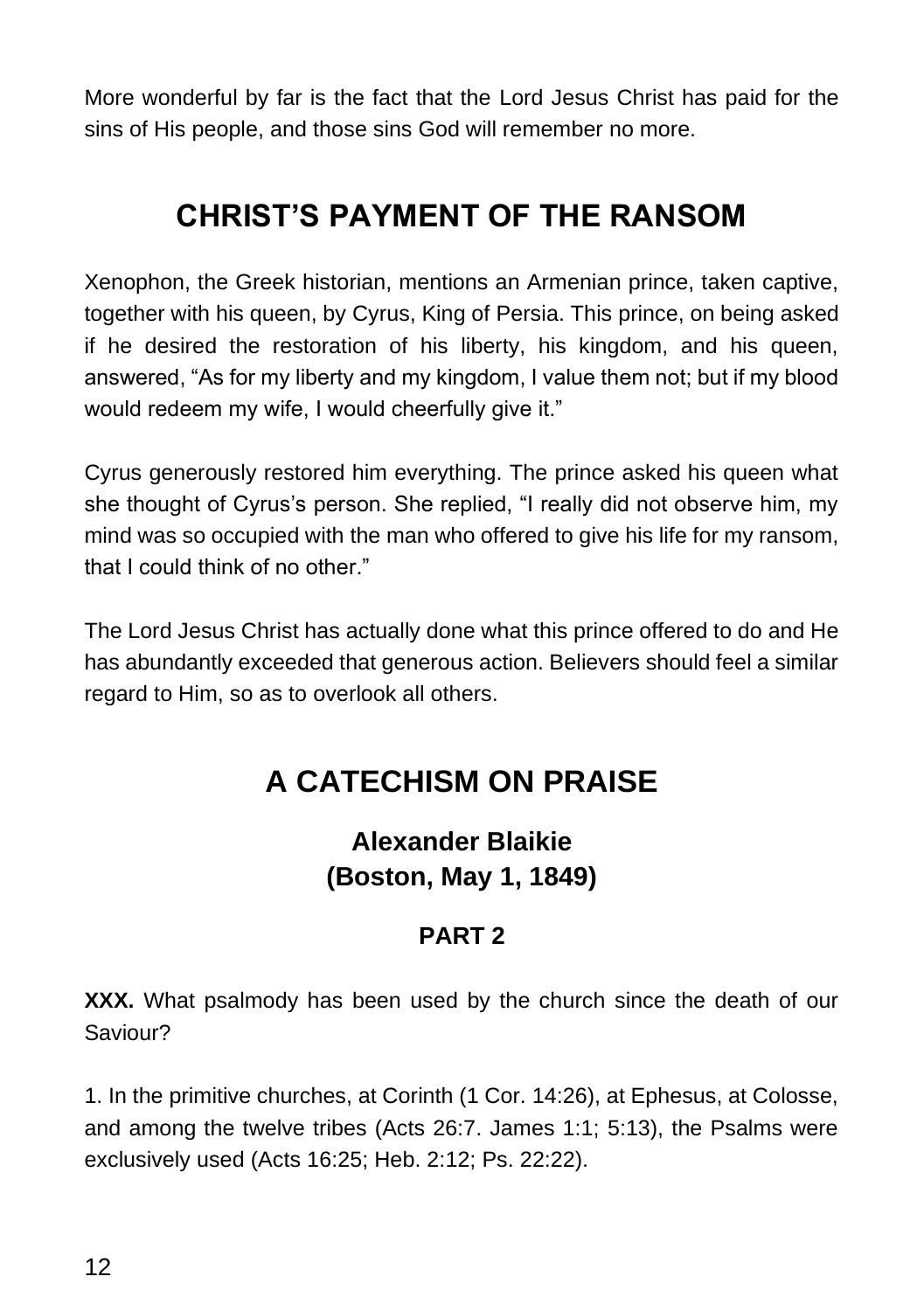2. From Justin Martyr, Clemens Alexandrinus, Tertullian, Athanasius, Chrysostom, and others, the practices of their respective periods may be partially learned. "The hearts of the pious, in all ages, have felt the value of the Psalms." Athanasius styles them, "an epitome of the whole Scriptures:" Basil, "a compendium of all theology." According to Charles Buck, "St. Hilary, bishop of Poitiers, is said to have been the first who composed hymns to be sung in churches, and he was followed by St. Ambrose. Most of those in the Roman Breviary were composed by Prudentius."

3. Luther, while he raised the enthusiasm of his countrymen by making for them poetical compositions, styled the Psalms "a little Bible," and gave a metrical version of them to his churches.

4 When doctrine, government, worship, and discipline were farther reduced to scriptural purity by Calvin, he sang only the Psalms, in the version "began by Clement Marot, and completed by Beza. Guilliaume Franc set them to tunes, and the people seemed to be infatuated with the love of psalm-singing."

5. The version of Hopkins and Sternhold was completed in 1562, and soon after adopted by the Church of England. This denomination subsequently selected, and now use, the version of Tate and Brady, to which they add five hymns and a doxology. To it the Protestant Episcopal Church in the United States appends a number of human compositions, yet, conscious of the want of divine authority, for any addition to the Psalms, "it is ordered, that when any hymn is sung, a portion of the Psalter shall be sung also."

6. On the 19th of May, 1650, the Presbyterian version of the Psalms was adopted by the General Assembly of the Church of Scotland. In 1745, when persecution no longer purified her gold, and learned ease became not uncommon among her ministry, she added to the Psalms some forty-six metrical compositions, which, in thirty-six years of travail, grew to the (perfect?) number of sixty-seven pieces, called "paraphrases," with an appendage of five hymns, all which were adopted by the Assembly, 1 June, 1781. By many of the present generation, who have from infancy found them bound with "the Book of Psalms," the "paraphrases" are viewed as if they were inspired collected in the same manner - and prepared by the same divine appointment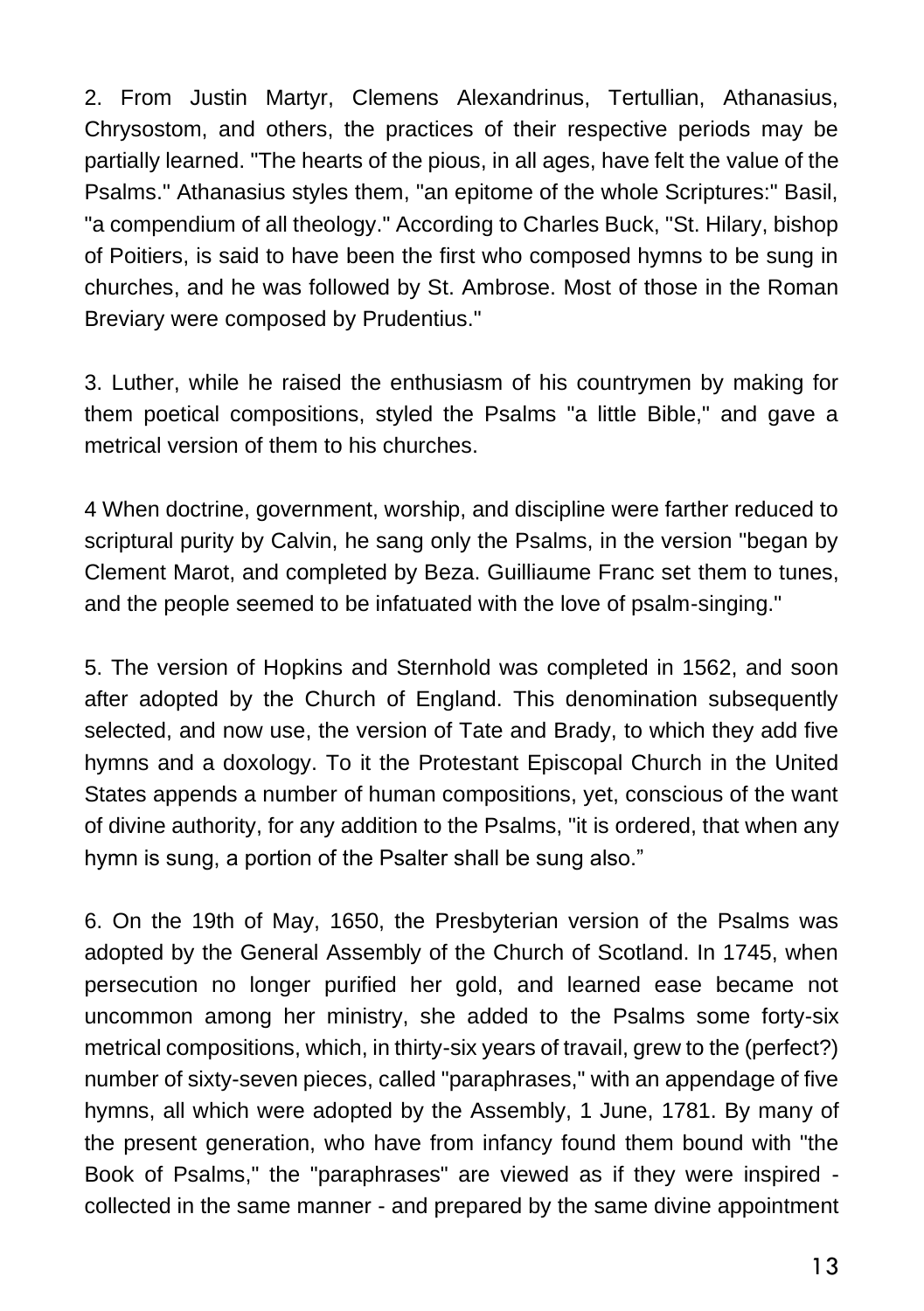and authority to be the matter of Jehovah's praise, as the Psalter has been. This common opinion is false.

7. By "the Pilgrim Fathers," the Psalms were exclusively used, not only on board of the Mayflower, but for twenty-seven years after their landing at Plymouth. To a second edition of Eliot, Weld, and Mather's version, published in 1647, "a few spiritual songs were added. Their psalms were those of the New England version, and they seldom used a hymn. *Hood's History of Music in New England*, p.79. This was affirmed of the pious in New England in the eighteenth century.

**XXXI.** What has for the last three quarters of a century, more than anything else, superseded the Psalms among many Protestants? The "Imitations" and "Hymns" of the Rev. Dr. Isaac Watts. These, written about 1719, were republished in America in 1741, the Psalms "imitated in the Language of the New Testament" by J. Edwards, and the hymns by Dr.Benjamin Franklin.

**XXXII.** What is now the matter of praise among the various Protestant denominations in Christendom?

1. Among Episcopalians. In the Established Churches of England and Ireland, and in the "Protestant Episcopal Church in the United States," the Psalter, with a collection of human hymns, to be sung as above directed, (see Qu. XXX. 5), is used. The same may be affirmed of the Lutherans in Europe, while "Hymns for the Use of the People called Methodists, by John Wesley," are used there by his followers. In America "a collection of Hymns for the use of the Methodist Episcopal Church, principally from the collection of the Rev. John Wesley," is set forth by her bishops.

2. Among Presbyterians. In Scotland, England, and the British colonies, the Psalms with paraphrases, are used by all, excepting the Reformed, and perhaps a few others. In Ireland, the Psalms alone are the acknowledged matter of praise. In the United States, the Associate, the Reformed, and the Associate Reformed Churches profess to adhere exclusively to the Psalms, while the General Assemblies, the Reformed Dutch Church, and the Cumberland Presbyterians, employ human compositions.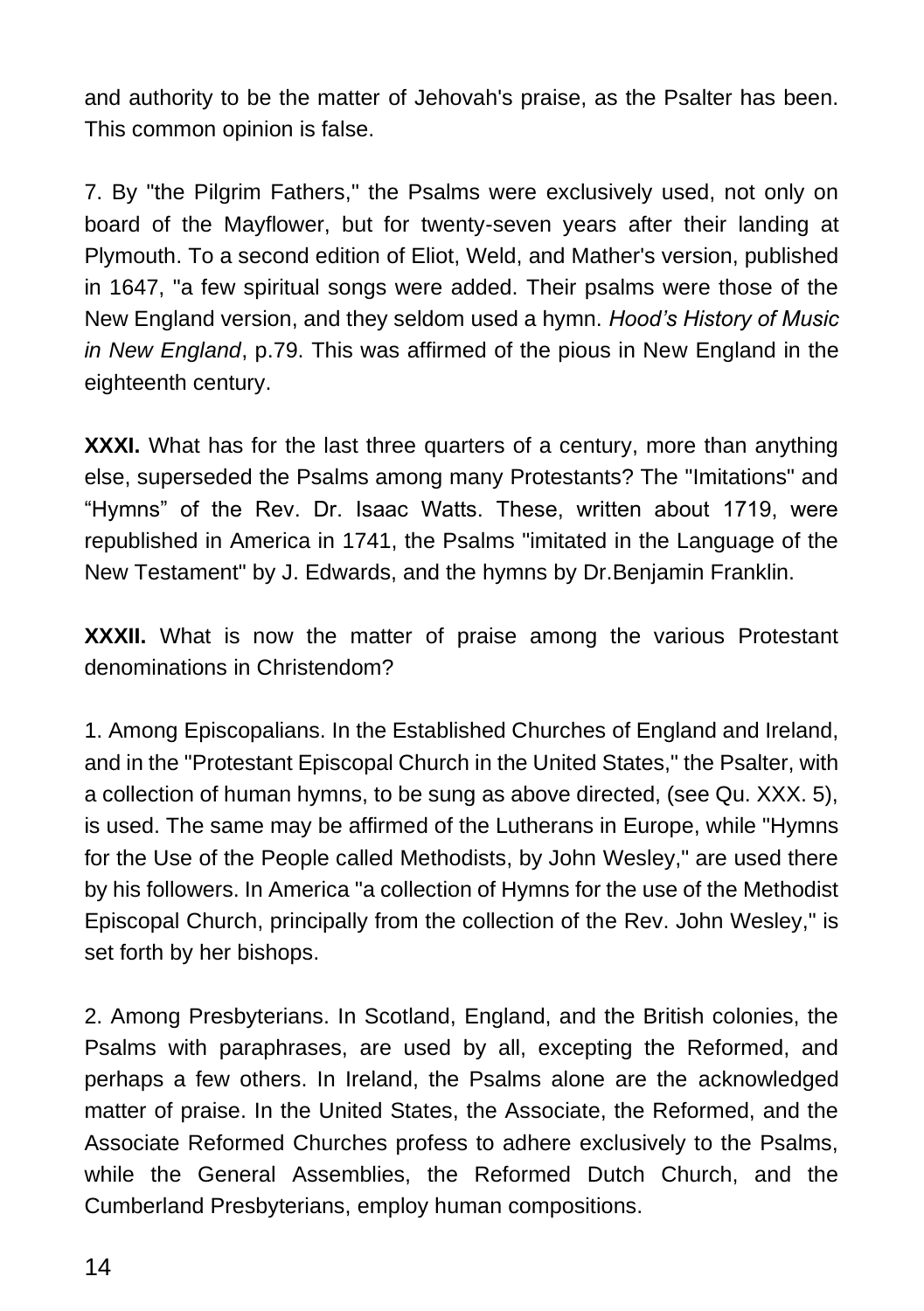3. Among the Congregational, or Independent churches, Isaac Watts' Imitations, or other human hymns, are universally sung. To this branch of the Protestant faith modern hymns are indebted almost wholly for their composition and diffusion.

**XXXIII.** Are not human hymns better adapted to family worship than the Psalms? Far otherwise. No collection of human compositions can portray, in the language of the heart, the varied joys and sorrows, which are incident to a religious family, much less to all religious families. Consequently, praise, as a part of family worship, is comparatively unknown where the Psalter is laid aside. "The voice of rejoicing" (Ps. 118:15) is seldom heard in any "tabernacle", even "of the righteous," where they do not "sing psalms" (Ps.92:1,2).

**XXXIV.** Can any cases be presented in proof of this fact? Yes. To say nothing of other lands, "Those strains that once did sweet in Zion glide," have made, and continue to make, nearly every pious habitation in Scotland vocal with the praises of Jehovah. And, "in pious families" in New England, for the first century and a quarter from their settlement, "two were sung every day in the week, and on the Lord's Day, not less than eight, thus repeating each Psalm not less than six times a year" - *Hood's History of Music*, p.78.

**XXXV.** Is it then merely the prejudice of education, which binds those Presbyterians and Episcopalians who use them; and that bound the Puritans in New England to the use of the Psalms in praise? No. It is the paramount authority of divine appointment in all things in religious worship, (Num. 3:4; 19:2; Lev. 10:1; 2 Sam. 6:3; James 5:13; Col. 3-16; Eph. 5:19; Pss. 95:2; 105:2): the example of the Church in her purest times; our own growth in grace; and the safety of true religion, as all erroneous doctrines must have corresponding human hymns for their propagation; and the Psalms are exclusively adapted to that "form of doctrine which is according to godliness," commonly called Calvinism. In the service of God, we ought always to employ the best, (Mal. 1:8,14); consequently we should never substitute in the place of the true, living, and "incorruptible word of God", the variable, contradictory, and sometimes unscriptural effusions of man.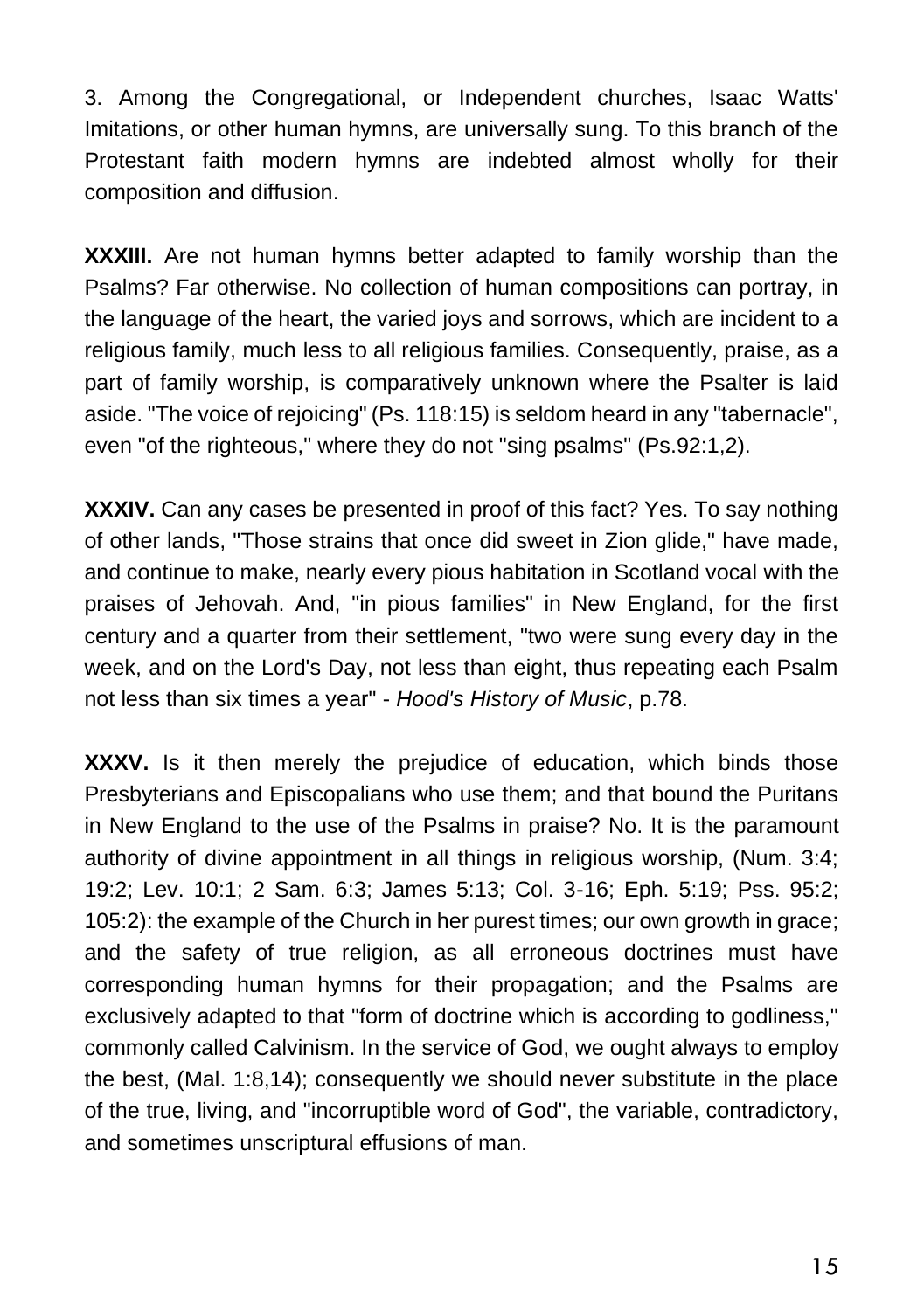"Behold, to obey is better than sacrifice." The words of the Lord are pure words" (Ps. 12:6). "Add thou not unto his words, lest he reprove thee, and thou be found a liar" (Prov.30:6; Rev. 22:18).

#### **CHAPTER III. The Manner of Praise.**

"They tune their hearts, by far the noblest aim." *Burns*

**I.** How should praise be offered to God? With the voice, with "the spirit, and with the understanding" (Ps. 30:1; 145:1; 66:17; Heb. 13:15; 1 Cor.14:15; Ps. 42:4).

**II.** Why should praise be offered with the voice? Does not God fully know all silent thoughts? Sentiments are capable of being rendered not only more attractive, but also more impressive, by their combination with musical sounds, especially when we "sing with grace in our hearts, making melody to the Lord"

**III.** Why should praise be offered with the understanding? Some sounds are adapted to sentiments of social pleasure, others to emotions of sorrow; some to matters of sentimental taste, and others, the reverse of all these, to the worship of God.

**IV.** May not then any musical sound be employed with propriety in the worship of God? No. It would readily appear abhorrent to every religious mind, to combine those tunes, which are adapted, by their gravity and solemnity, to the worship of God, with the songs of convivial feasting; and it cannot possibly be less so to reverse the case - to associate, by tune, the ideas and feelings of military prowess, amorous yearnings, or bacchanalian revellings, with "the song of Jehovah," "in the assembly of the saints."

**V.** Why must praise be offered with the spirit? Without the spirit, praise, as a part of religious worship, would not be acceptable to God (Jn.4:23,24).

**VI.** Was praise, as a part of worship, given to God, under the patriarchal dispensation? Not so far as we are informed. We there find that instrumental music was early cultivated by the posterity of Cain (Gen.4:21). Yet we are not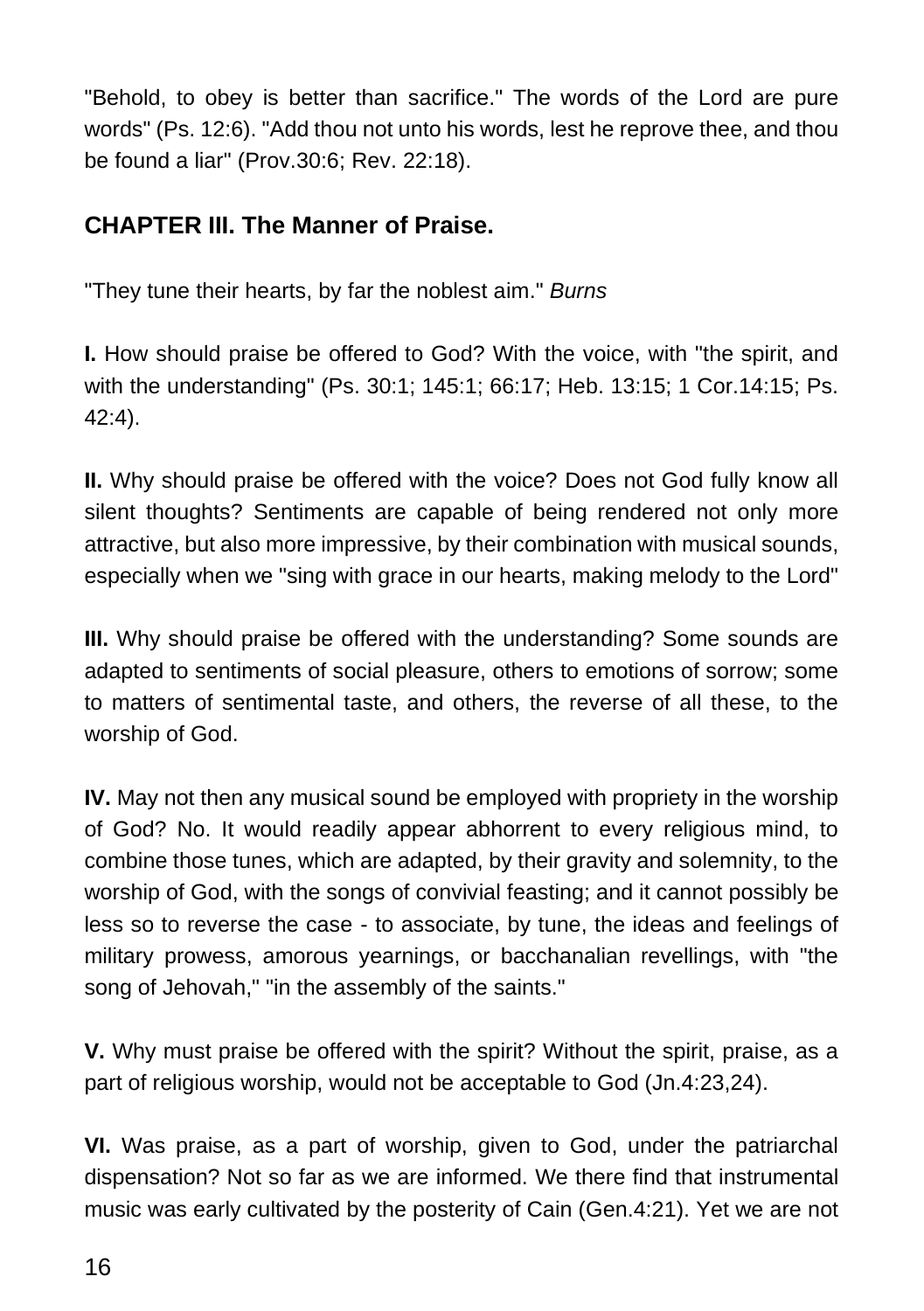assured that praise was given either by vocal or instrumental music to God, previous to the days of Moses.

**VI.** In what manner was praise celebrated under the Mosaic dispensation? At the Red Sea, the whole congregation (Exod. 15:1), sang, and at the conclusion of their worship, the women sang dances" with timbrels and with dances" (Exod. 15:20).

**VIII.** How was it conducted subsequently? By singing, frequently accompanied with instrumental music, especially in the magnificent worship of the Temple (1 Chron. 23:5; 2 Chron. 29:25), which was arranged by David, the man of God" (Neh. 12:36).

**IX.** Was instrumental music employed in Jewish worship by the appointment of God? Yes. Always at the Temple, after its erection, on the days of their great and solemn festivals, and at the offering of the morning and evening sacrifice: but never in their Synagogues, the usual places of weekly worship. Instrumental music was of various kinds in their solemnities, and bore the same relation to praise that incense did to prayer. The one was always an accompaniment of the other. At the Temple worship, or under the Mosaic dispensation, both were instituted by divine appointment (1 Chron. 23:5; Ezra 3:10-12; 2 Chron. 8:14; Lk. 1:10; 1 Chron. 23:13) and both instrumental music and incense were, by the sacrifice of Christ, superseded together (Ps. 141:2; Mal. 1:11; Rev. 5:8; Acts 10:4, 30,31; Rev.8:1,3,4).

**X.** Was instrumental music in use when Christ was on the earth? Yes. Both it and the varied sacrifices of slain beasts were in use at the temple.

**XI.** How long was instrumental music continued in divine worship? By the Jews, instruments were probably used at the Temple until the destruction of it by Titus. By the primitive Christians they were never employed. "The weak and beggarly elements" of Jewish "bondage," sacred persons, places, and things, priests, altars, temple, sacrifices, incense, robes, and instrumental music, all, all alike perished from acceptance in the worship of God, when Emmanuel exclaimed on the cross, "It is finished."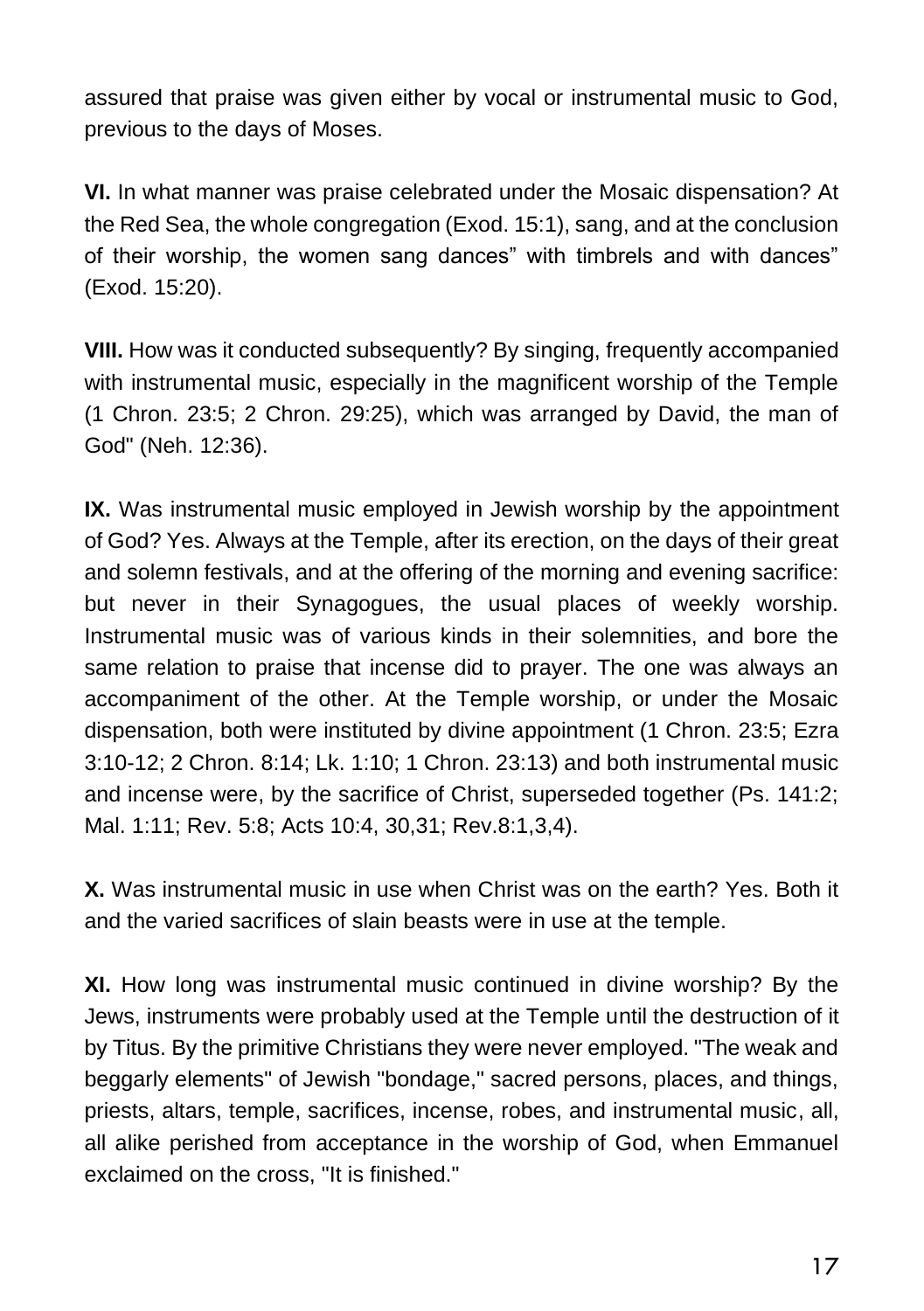**XII.** Do we find any express repeal of the use of instrumental music in the New Testament? or did our Saviour, the evangelists, or the apostles warn us against harp, psaltery, or organ, in the praise of God? New Testament writers tell us what observances God requires under the gospel, not what institutions were abrogated. They teach us that the Lord's Supper is to be perpetually administered, but do not say the Passover was no longer to be observed; they do not expressly say that instrumental music must be silenced in worship, but they direct and command us to "offer the sacrifice of praise to God continually, that is, the fruit of our lips, giving thanks to his name;" to "sing with grace, making melody in our hearts, the word of Christ" contained in the Book of Psalms (Heb. 13:15; James 5:13).

**XIII.** Was instrumental music used anywhere else but at the Temple, in worship, in the days of our Saviour or of his apostles? No. It was always confined entirely to the temple, (unless we call the sounding of the holy trumpets by the priests in the time of war, worship), after God had chosen Jerusalem to put his name there, and instruments of any kind were never used in the synagogue. The Jews do not use, nor even tolerate, instruments in their worship now, and it is known that they never did. Hence Paul, in all his journeyings, could not find a single harp, psaltery, or organ, in any of the religious assemblies of his countrymen, beyond the precincts of the Temple; and, of course, he never gave any warning or reproof against instruments. As the evil did not exist, the reproof of it could not be expected. He, however, speaks, in language bordering on contempt. of "things without life giving sound," especially "sounding brass, or a tinkling cymbal" (1 Cor. 13:1; 14:7).

**XIV.** When was instrumental music permanently introduced into the Christian Church? It was introduced into the Church at Rome, about 671 AD, by Pope Vitalian; and the use of it was defended, not from Scripture, but from the assertion of "a power in the church to decree rites and ceremonies," and by this assertion only can it now be maintained. So unlawful was it previously considered, that both the Christians and the Arians would have reckoned it a return back to Judaism to permit it in their public worship. "In the time of Justin Martyr, instrumental music was abolished; and, says he, psalms with organs and cymbals are fitter to please children that to instruct the church" – William Romaine.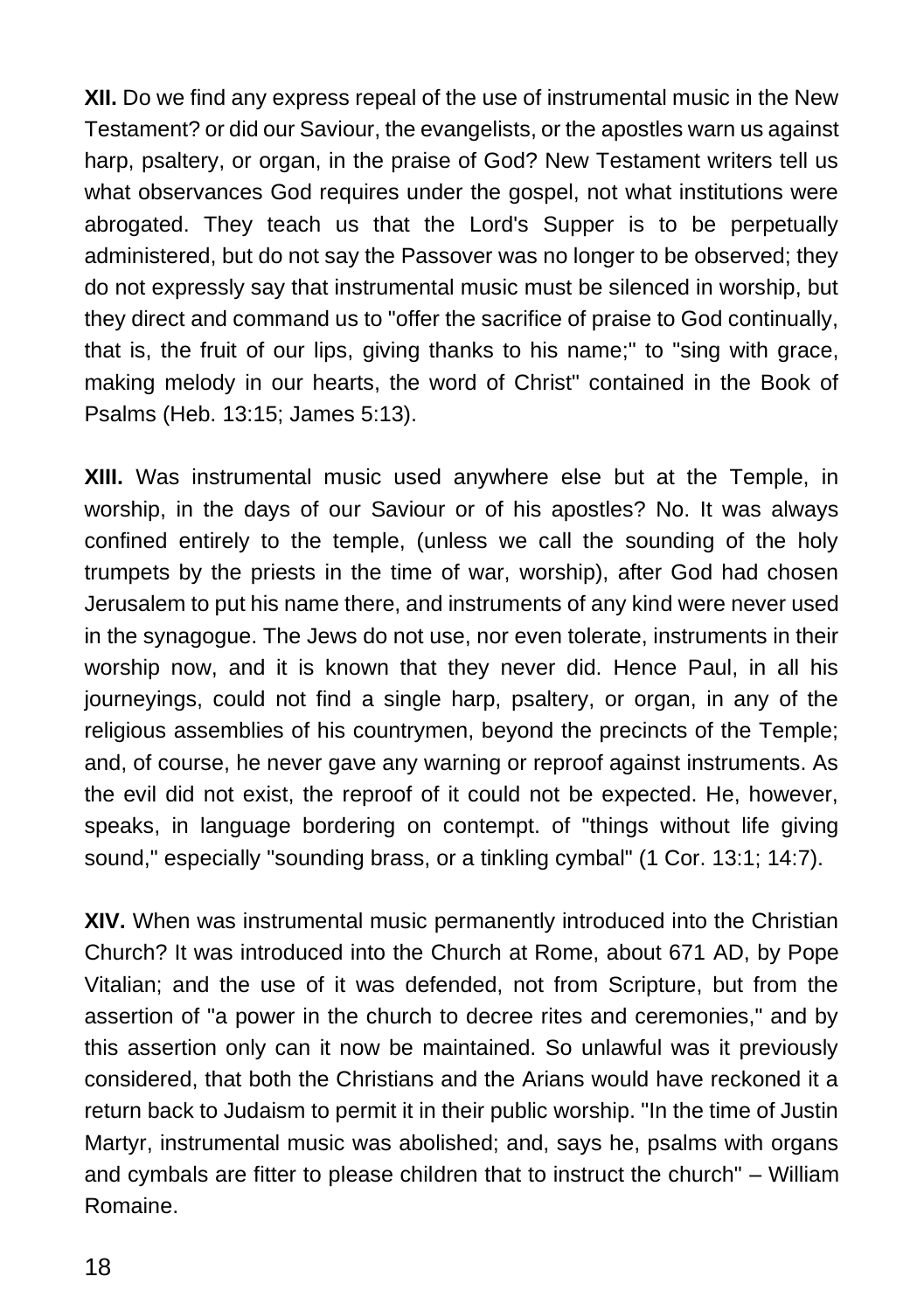**XV.** Has it since been continued in the Papal Church? Always. In demanding tithes from the people, it is helpful to the cause, to tell them of the sacrifice of the mass, of incense, of the priesthood, and of organs; and all go together with "the gorgeous compositions which are heard in the Romish church." to edify "the simple faithful."

**XVI.** How have the reformers and the reformed churches viewed instrumental music? Luther is said "to have reckoned organs among the ensigns of Baal." Calvin says, "In Popery there is a ridiculous and unsuitable imitation of the Jews. They, the Papists, employ organs and many other ludicrous things, by which the word and worship of God are exceedingly profaned," Beza calls them "artificial musical performances, which are addressed to the ear alone, and seldom strike the understanding even of the performers themselves." That organs were an abomination to our venerable fathers, (says the Presbytery of Glasgow), is an historical fact, established by the most unexceptionable authorities."

The General Assembly of the Kirk of Scotland, in 1644, say, "Many corruptions are removed, such as altars, and the great organs at Paul's and Peter's, of London, are taken down." It may be here stated, that the simple scriptural "form of Presbyterian worship does not admit of any of the gorgeous compositions which are heard in the Romish church," (Prog. of Music, Part II, p.26, ed. London, 1846), and that Presbyterianism denies the existence of any "power" in any "church, to decree rites and ceremonies," for "the house of God."

**XVII.** Did "the Pilgrim Fathers" employ instrumental music in the worship of God? No. They had too much regard for divine authority to plunge into such "will-worship;" and when, in 1733, Bishop Berkeley presented the town named after him, in Massachusetts, with an organ, their Puritan feeling rejected his gift. It still gives "sound" in the Episcopal church, at Newport, RI.

The first organ made in New England was built in 1745. Organs were probably unknown in Boston (excepting among Episcopalians) until since AD. 1800. It is to the boasted "light of the nineteenth century," in proportion as it is irradiated by the rays of will-worship from Papal Rome, that we are indebted for "those gorgeous compositions" of the choir and organ, which rival the performances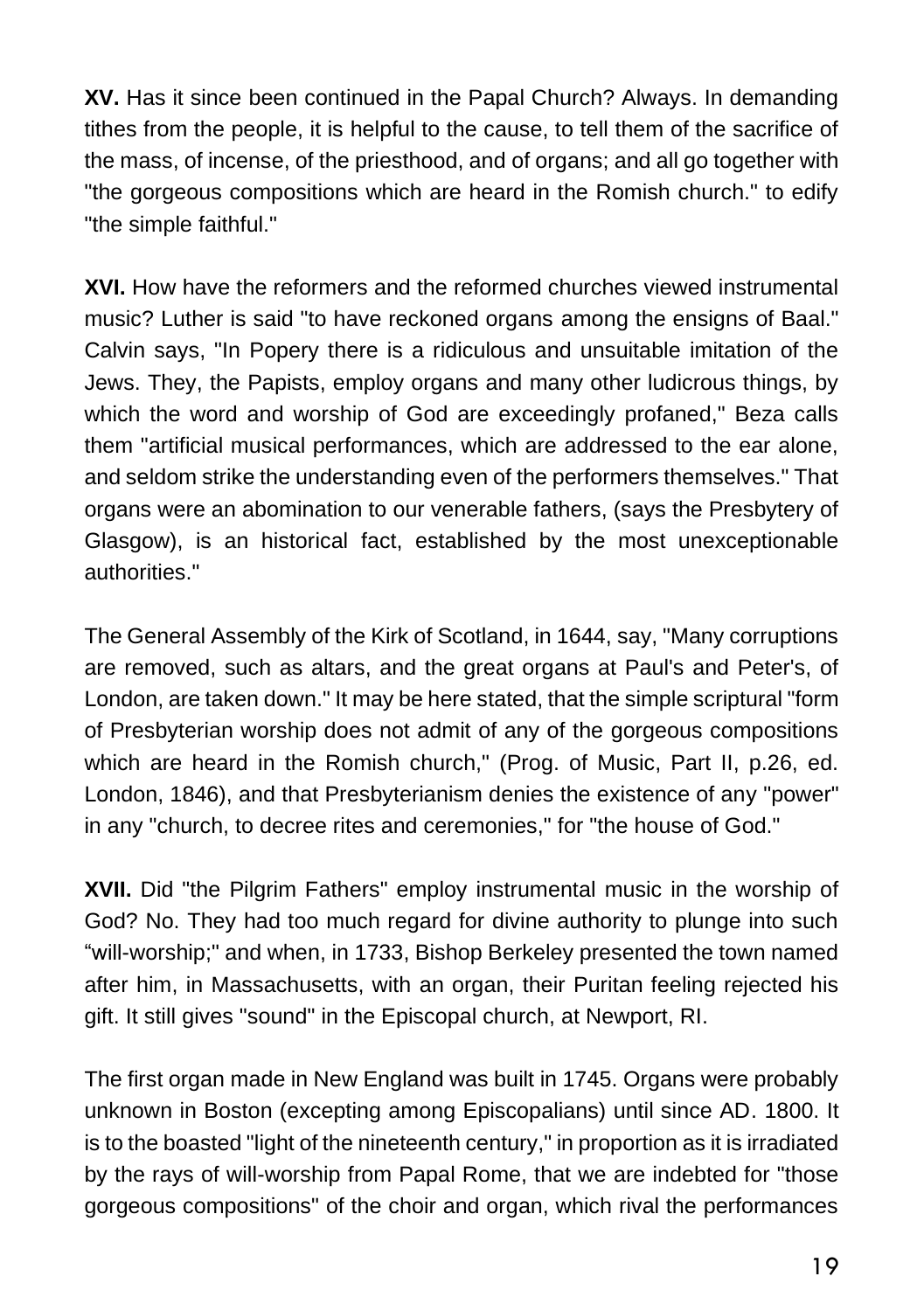of "the man of sin" himself, "those gorgeous compositions" which are heard in the Romish church.

**XVIII.** Are not purer devotional feeling and a deeper tone of piety produced by a choir, or with instrumental music, than by vocal and congregational singing? No. The supposed act of worship by proxy cannot at all equal that in which we personally engage. When we listen to the musical performances of others, we are in the meantime prevented from worshipping God ourselves; from "giving to him the fruit of our lips," and from singing "psalms to him with grace" (Ps. 95:1,2).

> *"The tickled ears no heartfelt raptures raise; No unison have they with our Creator's praise."*

**XIX.** As organs are fixtures in churches, is not all that is performed on them sacred? No. Since instrumental worship in the Jewish temple was superseded by the sacrifice of Christ, when "the vail was rent in twain," nothing performed on any instrument, on any "thing without life giving sound," is sacred; although refined sentimentality divides and distributes musical performances, according to scientific taste and human fancy, in the following order: "W. M. brought out the different styles of which the instrument (a magnificent organ) is capable, with admirable effect, from the truly ecclesiastical to the operatic and secular." - B. Rec., March 2, 1849.

**XX.** Is there any connection between the adoption of an uninspired psalmody and the use of instruments in the worship of God? The one usually leads to the other. Where men take the liberty of substituting human effusions for "the word of Christ," it will not be difficult when the means can be obtained, to "chant to the sound of the viol, and invent to themselves instruments of music like David" (Amos 5:23; 6:5).

**XXI.** What, then, is the duty of Christian churches in this matter? In whatever manner governed, they ought, as Protestants, carefully to avoid all unauthorised worship, either in the matter or manner of praise; to abide by that which is commanded, recollecting that all the embellishments and meretricious ornaments, with which human skill invests the matter and manner of our praise,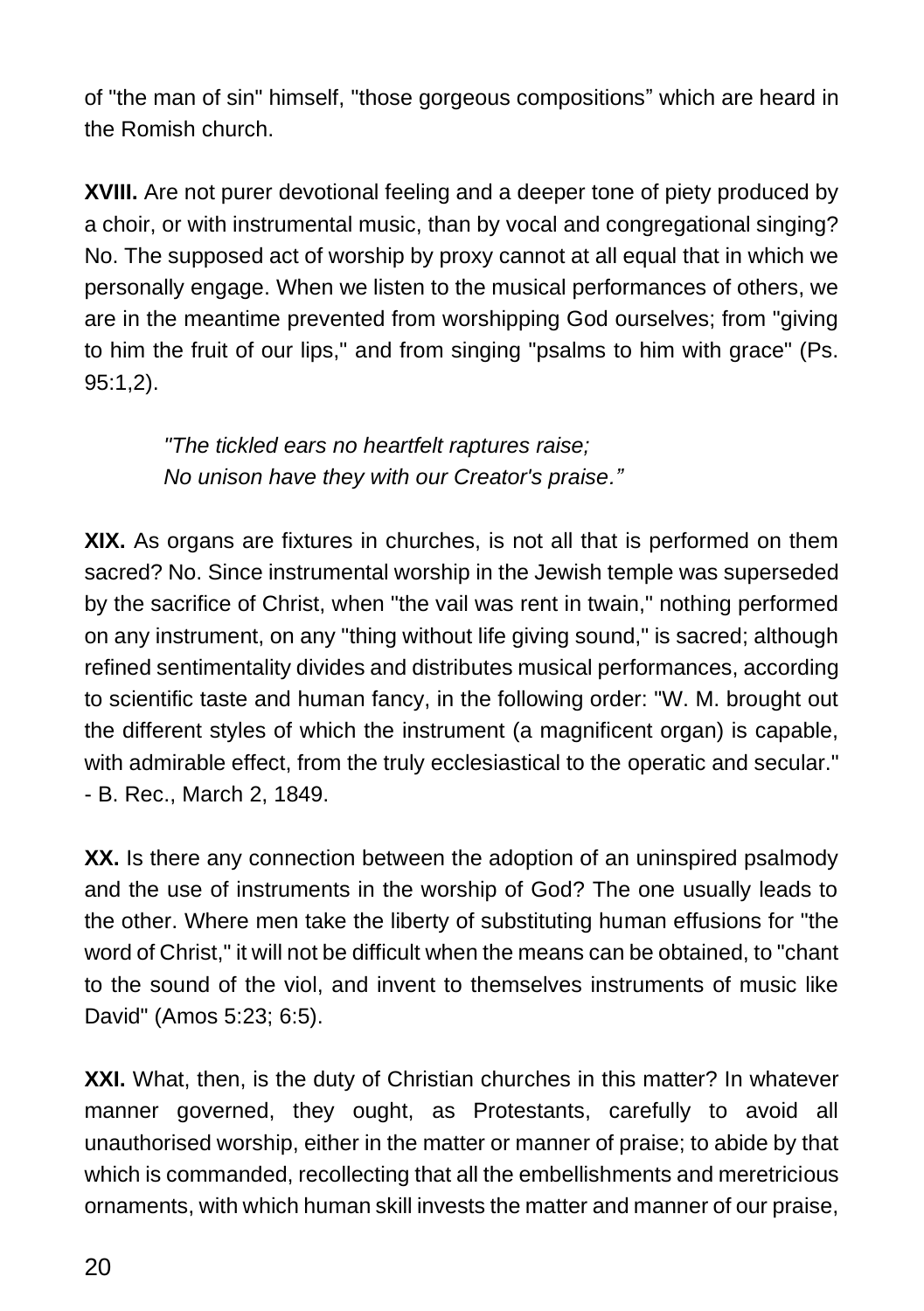are similar to the armour of Saul when placed on David (1 Sam. 17:39). They form no appointed part of the "armour of God" in the Christian "warfare," (Eph. 6:11), and they must be cast aside, or we will incur the displeasure of "a jealous God;" spread, under his disapprobation, spiritual death over the churches of Christ; cause his children to weep in secret places; the men of this world to rejoice, and the enemies of Christ to blaspheme.

**XXII.** What, then, should we sing to the praise of God? Our own edification and safety lie in singing only the Book of Psalms; not any "imitation," but "the word of Christ" itself, in the most literal and correct version which can be obtained. Notwithstanding numerous minor defects, the Scotch or Presbyterian "version is, upon the whole, the best." When using it, "we have the satisfaction to know, that we utter praise in the very words of inspiration;" and in the opinion of Boswell, "it is vain to think of having a better." Of the version of Sternhold and Hopkins, the Rev.William Romaine says, "It is generally the sentiment of the Holy Spirit. That is very rarely lost, and this should silence every objection - it is the word of God. Moreover, the version comes nearer to the original than any I have ever seen except the Scotch." Some judicious verbal amendments, by the omission of antiquated words, would be truly desirable if Presbyterians could unanimously make them.

**XXIII.** In what manner, then, should we sing these sacred songs to the praise of Jehovah?

Always as an act of divine worship, with the spirit and with the understanding, with our voice, and with grace in our hearts, making melody to the Lord individually - in families - and in the house of God. Avoiding the decorations of a theatrical and sentimental taste, and delighting ourselves in the word of Christ after the inward man, we will grow in grace and in the knowledge of our Lord and Saviour Jesus Christ; we will come to an innumerable company of angels, to the spirits of just men made perfect, and daily join with them in singing the song of Moses and of the Lamb. While others, in offering praise in human compositions, to their own Master must stand or fall, we, in singing psalms when merry, can never, never, never be wrong. Individually we may say to God,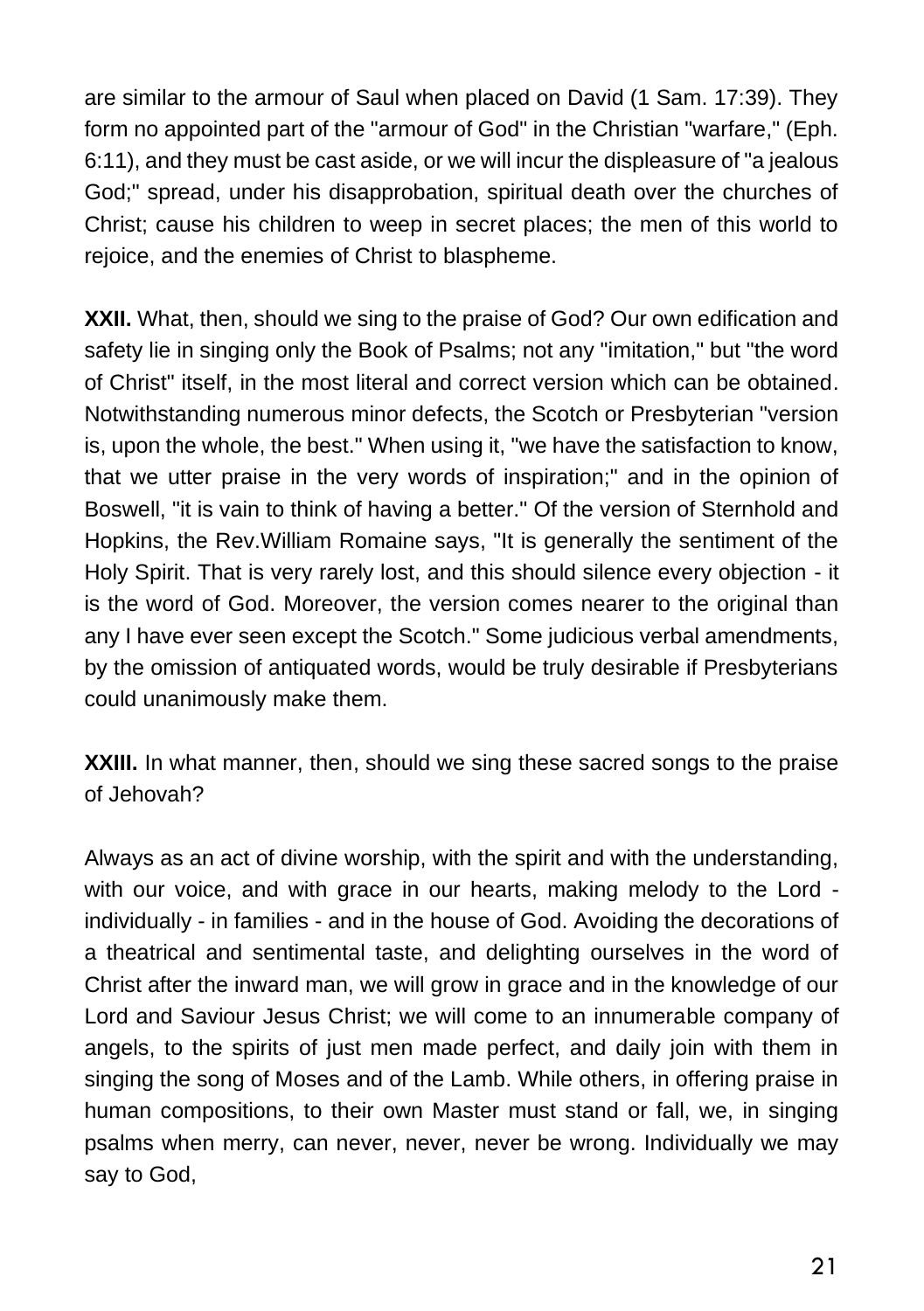*Whom have I in the heavens high But thee, O Lord, alone?"* – Ps. 73.

*Yea, though I walk in death's dark vale, Yet will I fear none ill: For thou art with me, and thy rod And staff me comfort still."* - Ps. 23*.*

*"But as for me. I thine own face In righteousness will see; And with thy likeness, when I wake, I satisfied shall be." -* Ps. 17

And when nothing but his own appointed matter shall be offered in praise to God, how soon will then be heard, "from the uttermost parts of the earth, songs, even glory to the righteous!" Then "the ransomed of the Lord shall return, and come to Zion with songs;" the church of the living God being then "established in the top of the mountains, all nations shall flow unto it, singing together with the voice, saying,

> *"All lands to God, in joyful sounds, Aloft your voices raise: Sing forth the honour of his name, And glorious make his praise."* - Ps. 66

*Who will not add his tephilah, (his prayer), and say, "And blessed be his glorious name To all eternity: The whole earth let his glory fill. Amen, so let it be." -* Ps. 72

#### **Appendix**

As the vindication of the ordinance of Praise in the foregoing form, may be considered merely the action of a prejudiced mind, or at best, the opinion of a few antiquated Presbyterians, I subjoin the views of the Rev. William Romaine,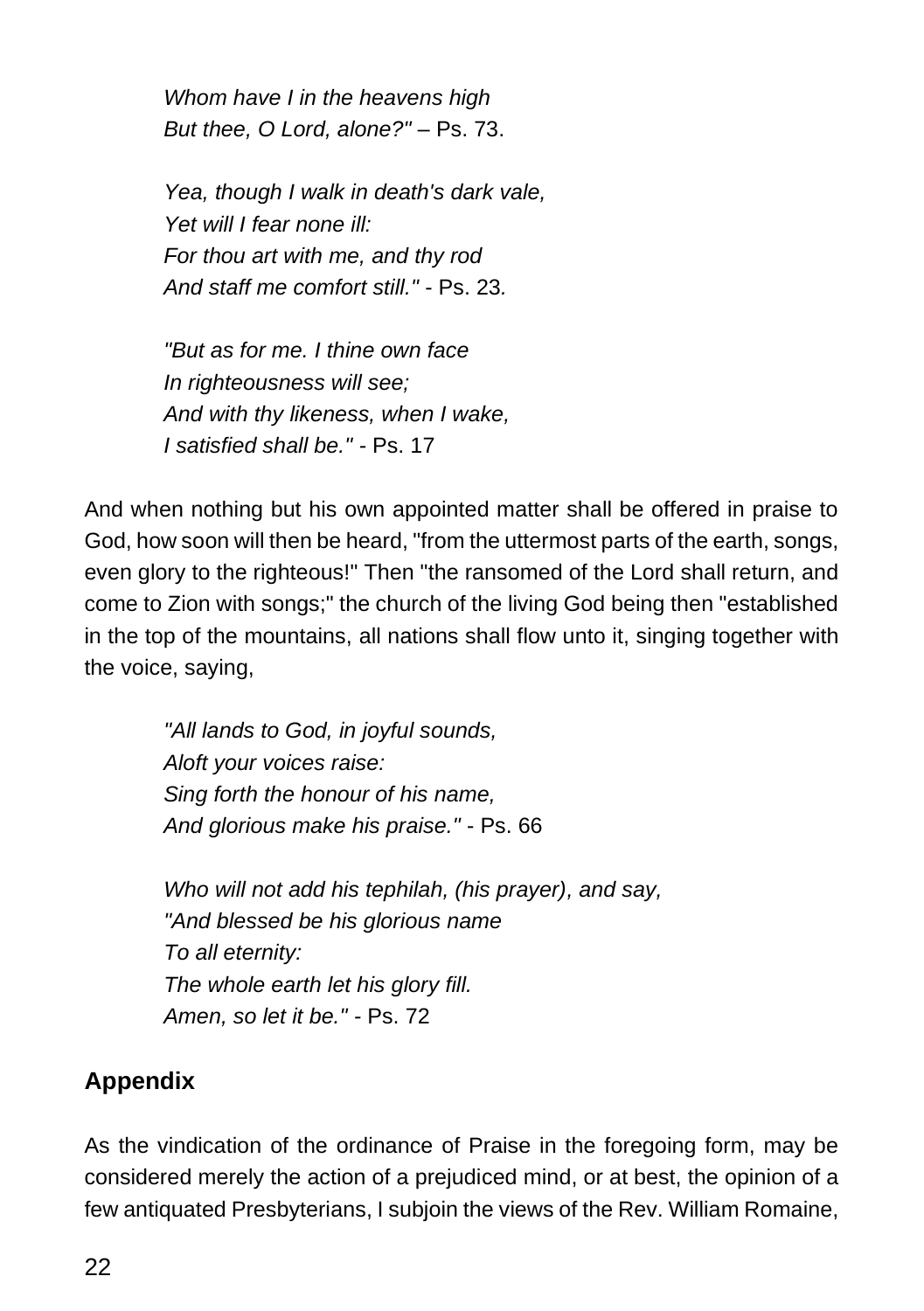of the Church of England, author of the "Life, Walk, and Triumph of Faith." He writes with an earnestness and warmth befitting the subject; and no one acquainted with his life and writings will suppose that he was actuated by any other motive than zeal for the glory of God and the purity of the church

"THERE is another thing relating to the Psalms - I cannot call it an abuse, for it is a total neglect of them. They are quite rejected in many congregations, as if there were no such hymns given by inspiration of God, and as if they were not left for the use of the church and to be sung in the congregation. Human compositions are preferred to divine. Man's poetry is exalted above the poetry of the Holy Ghost. Is this right? The hymns which He revealed for the use of the church, that we might have words suitable to the praises of Immanuel, are quite set aside: by which means the word of man has got a preference in the church above the word of God; yea, so far as to exclude it entirely from public worship. It is not difficult to account for this strange practice. Our people had lost sight of the meaning of the Psalms. They did not see their relation to Jesus Christ. This happened when vital religion began to decay among us, more than a century ago.

My complaint is against preferring men's poems to the good word of God, and preferring them to it in the church. I have no quarrel with Dr. Watts, or any living or dead versifier. I would not wish all their poems burnt. My concern is to see Christian congregations shut out divinely-inspired Psalms, and take in Dr. Watts's flights of fancy; as if the words of a poet were better that the words of a prophet, or as if the wit of man was to be preferred to the wisdom of God. When the church is met together in one place, the Lord God has made a provision for their songs of praise - a large collection and great variety - and why should not these be used in the church according to God's express appointment? I speak not of private people or private singing, but of the church in its public service. Why should the provision God has made be so far despised as to become quite out of use? Why should Dr. Watts, or any other hymn-maker, not only take the precedence of the Holy Ghost, but also thrust him entirelv out of the church? Insomuch that the rhymes of a man are magnified above the word of God, even to the annihilation of it in many congregations. If this be right, men and brethren, judge ye.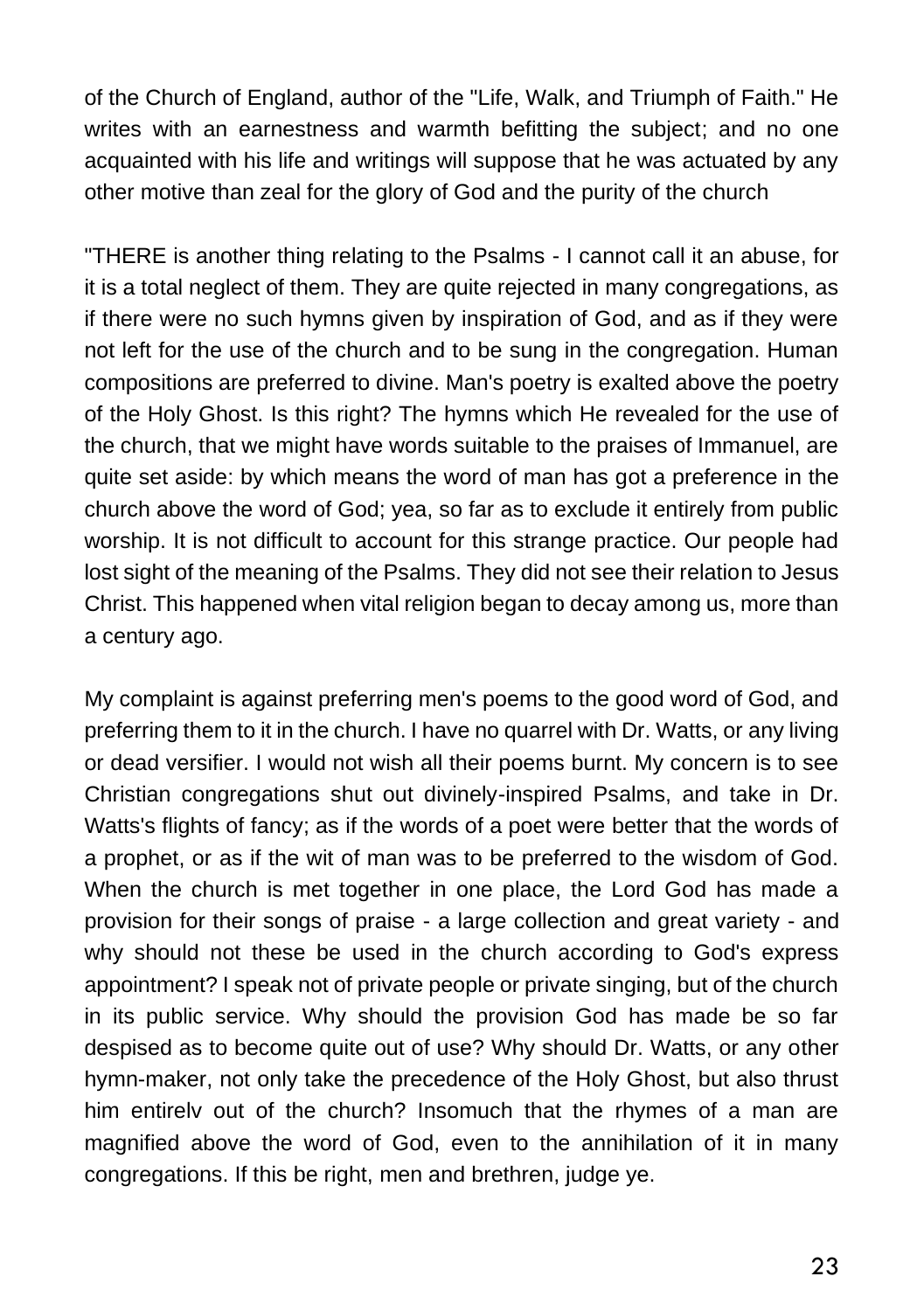What poetry is to be compared with the Psalms of God? Who can make the singing of any human verses an ordinance, or give a blessing to them, such as is promised, and is given to the singing of Psalms? For what reason, then, are they set aside in the church? Why are the words of man's genius preferred to the words of inspiration? Singing of psalms is commanded by divine authority, and commanded as a part of divine worship; not left to man's wisdom how to provide for it, but is expressly provided for in the good word of God. And is not great contempt put upon this infinitely wise provision, when it is quite disused in the church, and man's word is preferred to it?

What would you think of them who should throw aside all the Scripture, and never read it all in the congregation? And is it not an offence of the like nature, totally to neglect a part, a chief part of it, which was recorded for the use of the church, and in which its members were to sing the high praises of their God? It is hereby treated as useless and good for nothing. A very gross affront is put upon the love and wisdom which revealed this divine collection of hymns, and the church is deprived of the blessing promised to the singing of them, whereby it is robbed of one of its choicest treasures. If any thing be sacrilege, this is. The Psalms are stolen out of the church, and thereby the members are deprived of the blessings promised to the singing of them; for God will not give you the end if you neglect the means. Frequent are his commands in the Old Testament to sing psalms, and we have several in the New: for instance, let the word (not something beside it, but the word) of Christ itself dwell in you richly in all wisdom, teaching and admonishing one another in psalms, and hymns, and spiritual songs. These are not different things, but different names for the same collection of Psalms, as they treat of different subjects.

We know from very clear testimony that the Psalms were sung in the Temple until its final destruction. We are certain that Christ made use of the Psalms. His apostles followed his example. The churches of Corinth, and Ephesus, and Colosse, made the singing of Psalms part of their public worship. Such of the twelve tribes as were scattered abroad, being persecuted for Christ's sake, did sing psalms when they were in a happy frame; for they were commanded to do it by the apostle James. The church history affords abundant evidence of the use of psalms in every country converted to the faith, and of their being sung in the church as a part of public worship. This has been the case in every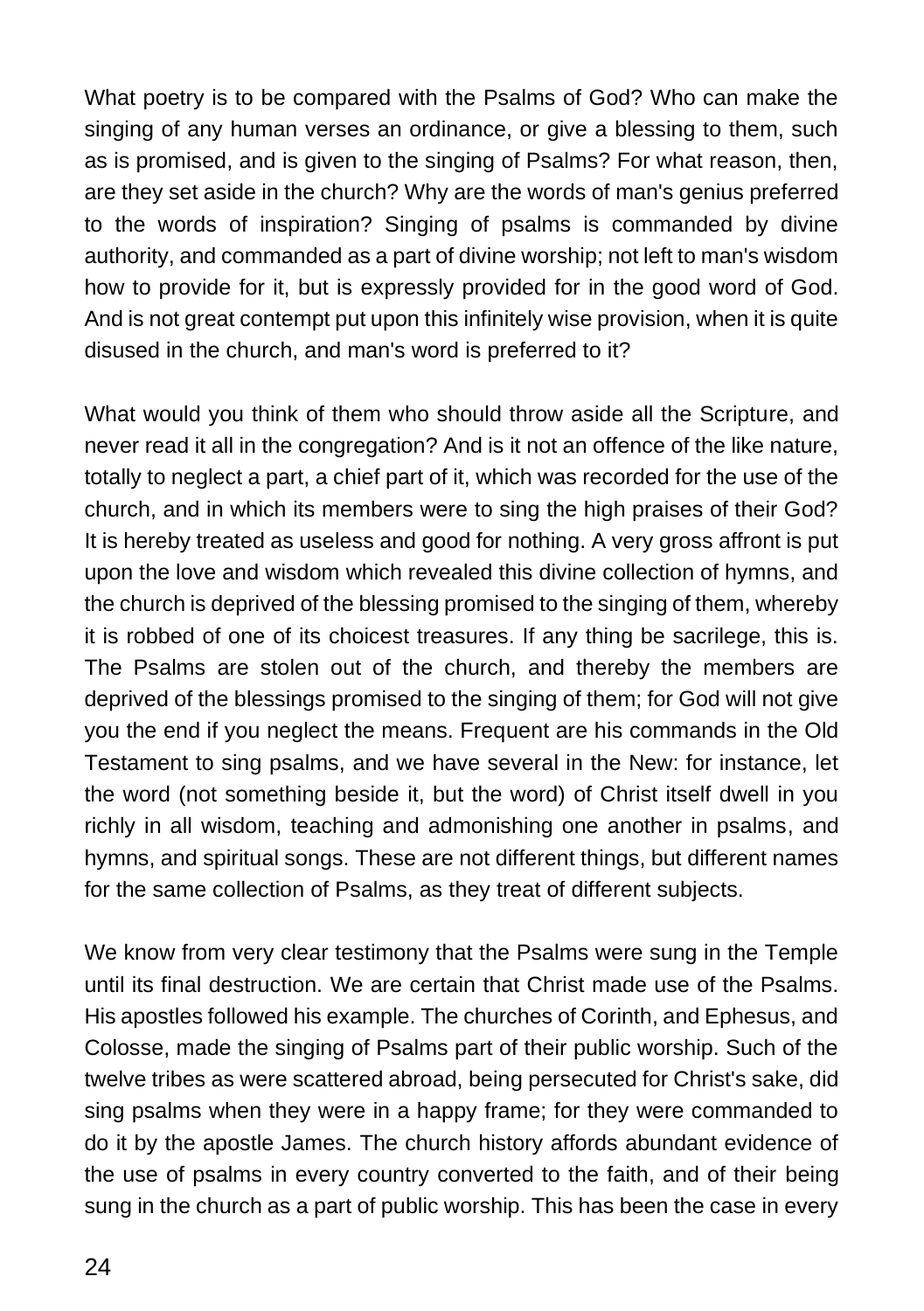age, without any interruption. The primitive Christians sung in all their church meetings. Eusebius says, in the second century, they sung psalms in praise of Christ and his deity. In the time of Justin Martyr, instrumental music was abolished, and he highly commends singing with the voice, because, says he, psalms, with organs and cymbals, are fitter to please children, than to instruct the church. In the third century, we read much of psalm singing. Arius was complained of as a perverter of this ordinance. St. Augustine makes it a high crime in certain heretics, that they sang hymns composed by human wit. The sense in which the Church of Christ understood this subject, has been, till of late years, always one and uniform. Now we leave the ancient beaten path. But why? Have we found a better? How came we to be wiser than the prophets, than Christ, than his apostles, and the primitive Christians, yea, the whole church of God? They, with one consent have sung psalms in every age. Here I leave the reader to his own reflections. There is one plain inference to be made from hence; none can easily mistake it. May he see it in his judgment, and follow it in his practice.

What, say some, is it unlawful to sing human compositions in the Church? How can that be? Why, they sing them at such a place, and such a place: great men, and good men, aye, and lively ministers too, sing them: will you set up your judgment against theirs?

It is an odious thing to speak of one's self, except it be to magnify the grace of God. What is my private judgment? I set it up against nobody in indifferent things: I wish to yield to every man's infirmity: for I want the same indulgence myself. But, in the present case, the Scripture, which is our only rule of judgment, has not left the matter indifferent. God has given us a large collection of hymns, and has commanded them to be sung in the church, and has promised his blessing to the singing of them. No respect here must be paid to names or authorities, though they be the greatest on earth; because no one can dispense with the command of God, and no one by his wit can compose hymns to be compared with the Psalms of God. I want a name for that man who should pretend that he could make better hymns than the Holy Ghost. His collection is large enough; it wants no addition. It is perfect as its Author, and not capable of any improvement. Why, in such a case, would any man in the world take it into his head to sit down and write hymns for the use of the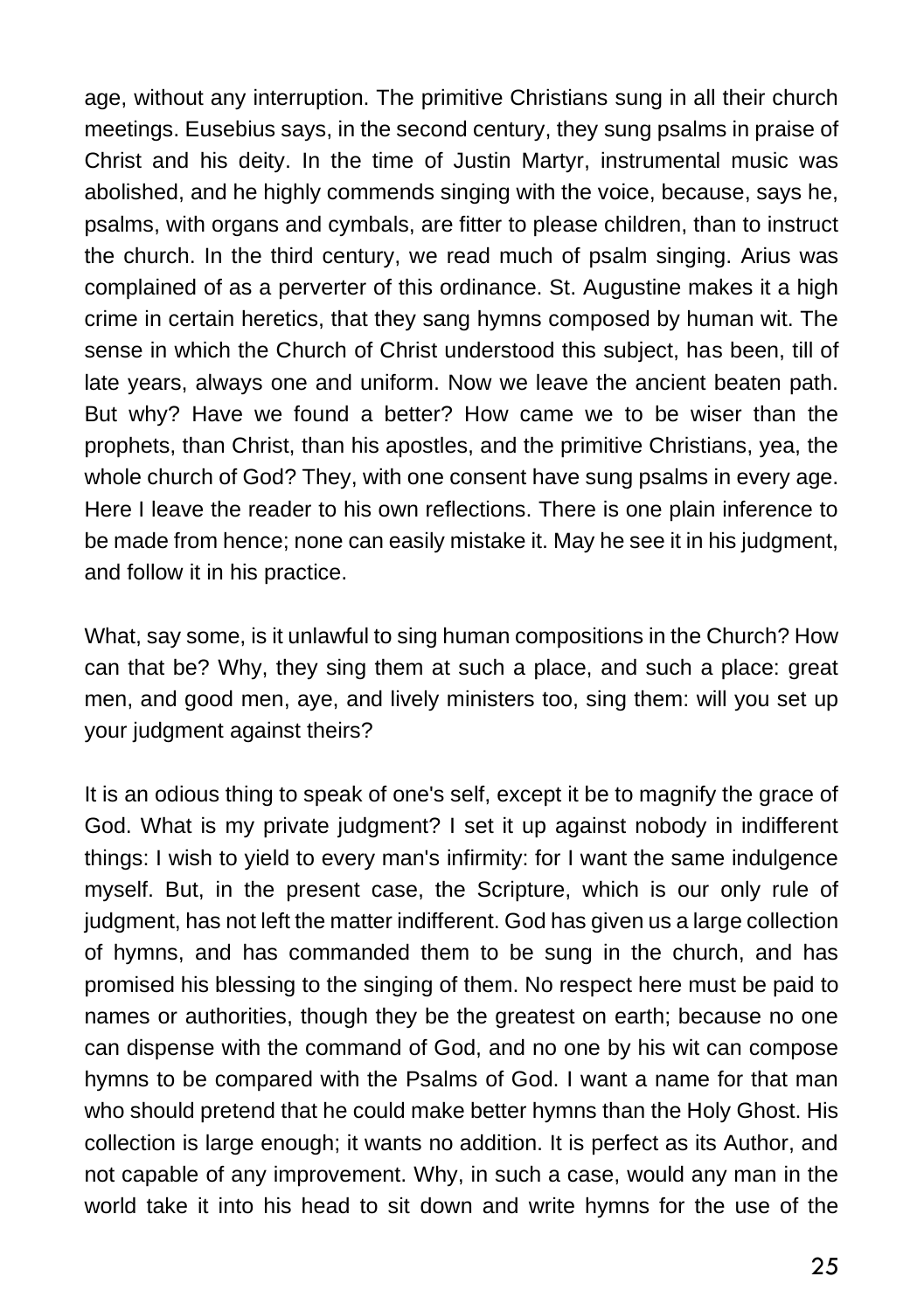church? It is just the same as if he was to write a new Bible, not only better than the old, but so much better that the old may be thrown aside. What a blasphemous attempt! And yet some, inadvertently, I hope, have come very near to this blasphemy; for they shut out the Psalms, introduce their own verses into the church, sing them with great delight, and, as they fancy, with great profit; although the whole practice be in direct opposition to the command of God, and, therefore, cannot possibly be accompanied with the blessing of God."

"The words of God are pure words." (Psalm 12:6)

*Concluded.*

### **THE BLESSING OF THE LORD**

A little girl stood near a small church from which she had been turned away because it was "too crowded". "I can't go to Sunday School", she sobbed to the Pastor as he walked by. Seeing her rather shabby, unkempt appearance, the Pastor guessed the reason for this and, taking her by the hand, he took her inside and found a place for her in the Sunday School class. The child felt so happy that room had been found for her; but she went to bed that night thinking of children who had no place to worship the Lord.

Sadly, two years later, this little girl died; and her parents called for the kindhearted Pastor who had befriended their daughter in her distress. As her poor little body was being moved, a worn and crumpled red purse was found and inside it was found 57 cents, along with a note, scribbled in the child's own handwriting, which read: "This is to help build the little church bigger so that more children can come to Sunday School." Apparently, she had been saving for two years for this purpose. When the Pastor tearfully read this note, he knew at once what he must do. Taking the note with him into the pulpit, he told the gathered congregation of the little girl's unselfish love and devotion, and after the service he challenged the deacons to get busy and raise money for a larger building. But the story does not end there…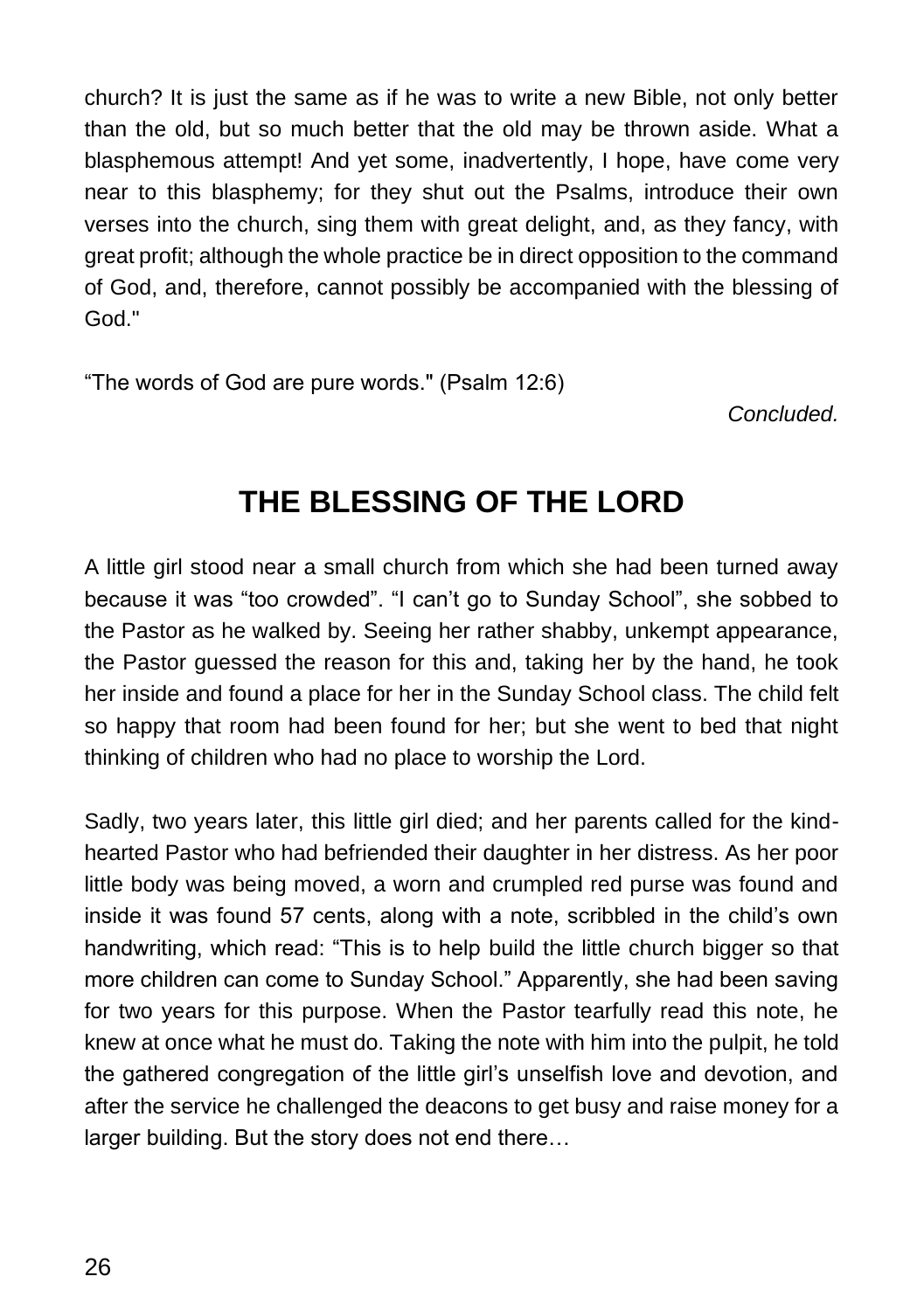A newspaper published an account of what had happened and this was read by a wealthy business-man who approached the church, offering it a plot of land worth many thousands of dollars. When he was told that there was no way the church could afford so much money, he offered to sell the land for 57 cents.

Church members were moved to give, some making very large donations, and money poured into the little church from far and wide. Within five years, the little girl's gift had increased to \$250,000 – a huge sum of money at that time.

If you are ever in the city of Philadelphia, look for Temple Baptist Church, a church which has a seating capacity of 3,300. And be sure to visit Temple University where thousands of students are educated. Take a look too at the Good Samaritan Hospital and at the Sunday School building, which is used regularly by hundreds of children, built so that no child will be refused admission at Sunday School time.

In one of the rooms is a picture of the little girl whose 57 cents, so sacrificially saved, made the history of the building so remarkable. Alongside that picture is a portrait of her kind Pastor, Dr.Russell H. Conwell.

How great God is! "Blessed be the Lord God, the God of Israel, who only doeth wondrous things." (Psalm 72:18)

*Submitted by Helen M*

#### **EPILOGUE**

#### **The Care-package**

Perhaps the reader has known someone, maybe an elderly neighbour, an acquaintance, or even a loved-one, who, for various reasons has had to spend time in hospital, They will therefore know that, when the time comes for the patient to be discharged, the hospital care services will assess the patient, ensuring their home environment is safe and that there is adequate personal